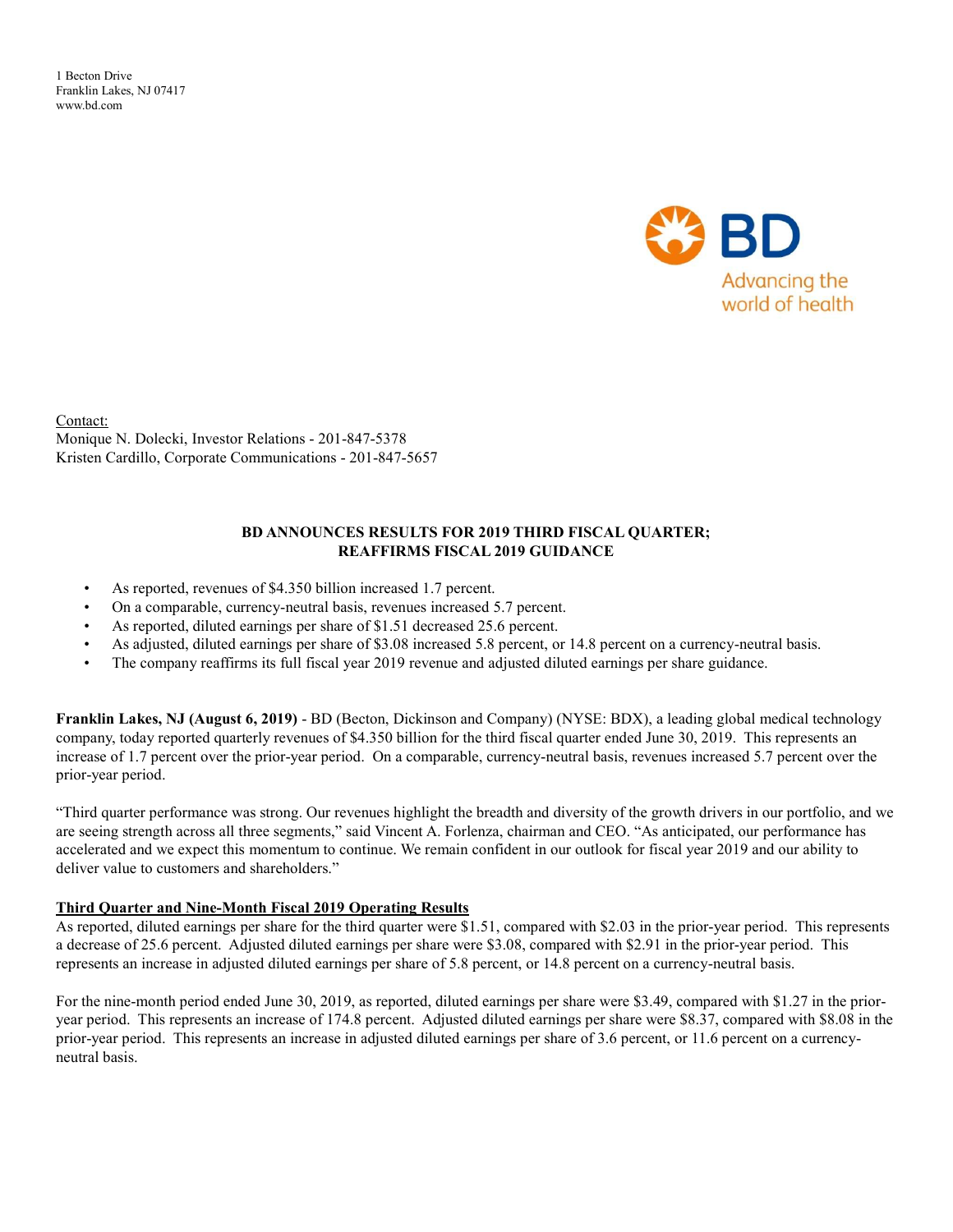### Segment Results

In the BD Medical segment, as reported, worldwide revenues for the quarter of \$2.311 billion increased 2.9 percent over the prior-year period, or 6.0 percent on a currency-neutral basis. The segment's results were driven by performance in the Medication Management Solutions, Medication Delivery Solutions and Pharmaceutical Systems units.

For the nine-month period ended June 30, 2019, BD Medical revenues were \$6.626 billion as reported, which represents an increase of 5.7 percent over the prior-year period. On a comparable, currency-neutral basis, BD Medical revenues increased 5.0 percent.

In the BD Life Sciences segment, as reported, worldwide revenues for the quarter of \$1.058 billion decreased 2.0 percent from the prior-year period. On a comparable, currency-neutral basis, revenues increased 5.4 percent. Revenue growth was driven by performance across the Diagnostic Systems, Preanalytical Systems and Biosciences units.

For the nine-month period ended June 30, 2019, BD Life Sciences revenues were \$3.166 billion as reported, which represents a decrease of 1.7 percent from the prior-year period. On a comparable, currency-neutral basis, BD Life Sciences revenues of \$3.157 billion increased 4.3 percent.

In the BD Interventional segment, as reported, worldwide revenues for the quarter of \$0.981 billion increased 2.9 percent over the prior-year period, or 5.2 percent on a currency-neutral basis. The segment's results were driven by performance in the Urology and Critical Care and Surgery units.

For the nine-month period ended June 30, 2019, BD Interventional revenues were \$2.914 billion as reported, which represents an increase of 39.5 percent over the prior-year period. On a comparable, currency-neutral basis, BD Interventional revenues increased 4.8 percent.

#### Geographic Results

As reported, third quarter revenues in the U.S. of \$2.440 billion increased 4.4 percent over the prior-year period. On a comparable basis, U.S. revenues increased 5.0 percent over the prior-year period. Growth in the U.S. was driven by performance in the BD Medical and BD Interventional segments.

As reported, revenues outside of the U.S. of \$1.910 billion decreased 1.6 percent from the prior-year period. On a comparable, currency-neutral basis, revenues outside of the U.S. increased 6.5 percent over the prior-year period. International revenue growth was driven by strong performance in China and EMA.

For the nine-month period ended June 30, 2019, U.S. revenues were \$7.168 billion as reported, which represents an increase of 13.4 percent over the prior-year period. On a comparable basis, U.S. revenues of \$7.164 billion increased 4.4 percent over the prior-year period. As reported, revenues outside of the U.S. of \$5.538 billion increased 5.3 percent over the prior-year period. On a comparable, currency-neutral basis, revenues outside the U.S. of \$5.533 billion increased 5.2 percent over the prior-year period.

#### Fiscal 2019 Outlook for Full Year

The company reaffirms its full fiscal year 2019 revenue and adjusted diluted earnings per share guidance.

As reported, the company continues to expect full fiscal year 2019 revenues to increase 8.0 to 9.0 percent. The company continues to estimate full fiscal year 2019 revenues will increase 5.0 to 6.0 percent on a comparable, currency-neutral basis.

The company continues to expect adjusted diluted earnings per share to be between \$11.65 and \$11.75. This represents growth of approximately 12.0 percent on a currency-neutral basis over fiscal 2018 adjusted diluted earnings per share of \$11.01, or growth of approximately 6.0 to 7.0 percent including the estimated unfavorable impact of foreign currency.

Adjusted diluted earnings per share for fiscal 2019 excludes potential charges or gains that may be recorded during the fiscal year, such as, among other things, the non-cash amortization of intangible assets, acquisition-related charges, and certain tax matters. BD does not attempt to provide reconciliations of forward-looking non-GAAP earnings guidance to the comparable GAAP measure because the impact and timing of these potential charges or gains is inherently uncertain and difficult to predict and is unavailable without unreasonable efforts. In addition, the company believes such reconciliations would imply a degree of precision and certainty that could be confusing to investors. Such items could have a substantial impact on GAAP measures of BD's financial performance.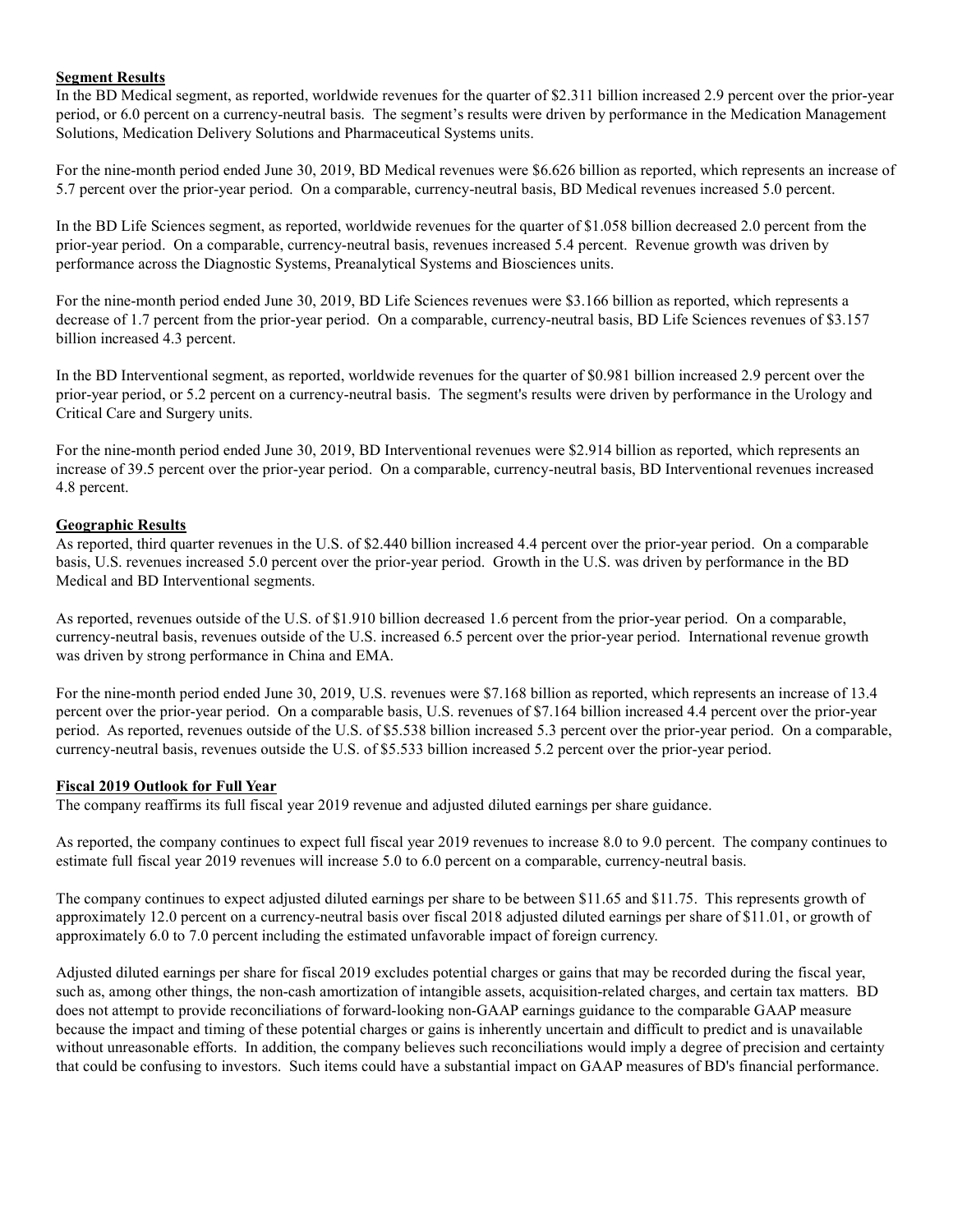#### Conference Call Information

A conference call regarding BD's third quarter results will be broadcast live on BD's website, www.bd.com/investors, along with related slides, at 8:00 a.m. (ET) Tuesday, August 6, 2019. The conference call will be available for replay on BD's website, www.bd.com/investors, or at 1-800-585-8367 (domestic) and 1-404-537-3406 (international) through the close of business on Tuesday, August 13, 2019, confirmation number 1475284.

#### Non-GAAP Financial Measures/Financial Tables

This news release contains certain non-GAAP financial measures. Reconciliations of these and other non-GAAP measures to the comparable GAAP measures are included in the attached financial tables. Within the attached financial tables presented, certain columns and rows may not add due to the use of rounded numbers. Percentages and earnings per share amounts presented are calculated from the underlying amounts.

All "comparable" basis revenue growth rates relating to fiscal year 2019 presented throughout this release include, where applicable, the results of C. R. Bard, Inc. ("Bard") in the prior-year period, and also include adjustments for certain items as detailed in the attached tables. Beginning in the second quarter of fiscal year 2018, the Company's organizational structure was based upon three principal business segments: BD Medical ("Medical"), BD Life Sciences ("Life Sciences") and BD Interventional ("Interventional"). The Interventional segment was added upon the Company's completion of its acquisition of Bard, and this new segment includes the majority of Bard's product offerings and certain product offerings that were previously reported in the Medical segment. Certain of Bard's product offerings are included under the Company's Medical segment, specifically within the new Medication Delivery Solutions unit, which was formerly the Medical segment's Medication and Procedural Solutions unit. Current and prior-year adjusted diluted earnings per share results exclude, among other things, the impact of purchase accounting adjustments (including the non-cash amortization of acquisition-related intangible assets); integration, restructuring and transaction costs; transactional and product related impacts; and the loss on debt extinguishment. We also provide these measures on a currency-neutral basis after eliminating the effect of foreign currency translation, where applicable. We calculate foreign currency-neutral percentages by converting our current-period local currency financial results using the prior period foreign currency exchange rates and comparing these adjusted amounts to our current-period results. Reconciliations of these amounts to the most directly comparable GAAP measures are included in the tables at the end of this release.

#### About BD

BD is one of the largest global medical technology companies in the world and is advancing the world of health by improving medical discovery, diagnostics and the delivery of care. The company supports the heroes on the frontlines of health care by developing innovative technology, services and solutions that help advance both clinical therapy for patients and clinical process for health care providers. BD and its 65,000 employees have a passion and commitment to help enhance the safety and efficiency of clinicians' care delivery process, enable laboratory scientists to accurately detect disease and advance researchers' capabilities to develop the next generation of diagnostics and therapeutics. BD has a presence in virtually every country and partners with organizations around the world to address some of the most challenging global health issues. By working in close collaboration with customers, BD can help enhance outcomes, lower costs, increase efficiencies, improve safety and expand access to health care. For more information on BD, please visit bd.com.

#### \*\*\*

This press release, including the section entitled "Fiscal 2019 Outlook for Full Year", contains certain estimates and other forwardlooking statements (as defined under Federal securities laws) regarding BD's performance, including future revenues and earnings per share. All such statements are based upon current expectations of BD and involve a number of business risks and uncertainties. Actual results could vary materially from anticipated results described, implied or projected in any forward-looking statement. With respect to forward-looking statements contained herein, a number of factors could cause actual results to vary materially. These factors include, but are not limited to: risks relating to the integration of the C.R. Bard operations, products and employees into BD and the possibility that the anticipated synergies and other benefits of the proposed acquisition will not be realized or will not be realized within the expected timeframe; new or changing laws and regulations impacting our business (including the imposition of tariffs or changes in laws impacting international trade) or changes in enforcement practices with respect to such laws; fluctuations in costs and availability of raw materials and in BD's ability to maintain favorable supplier arrangements and relationships; legislative or regulatory changes to the U.S. healthcare system, potential cuts in governmental healthcare spending or measures to contain healthcare costs, each of which could result in reduced demand for our products or downward pricing pressure; changes in interest or foreign currency exchange rates; adverse changes in regional, national or foreign economic conditions, particularly in emerging markets, including any impact on our ability to access credit markets and finance our operations, the demand for our products and services, or our suppliers' ability to provide products needed for our operations; the adverse impact of cyber-attacks on our information systems or products; competitive factors including technological advances and new products introduced by competitors;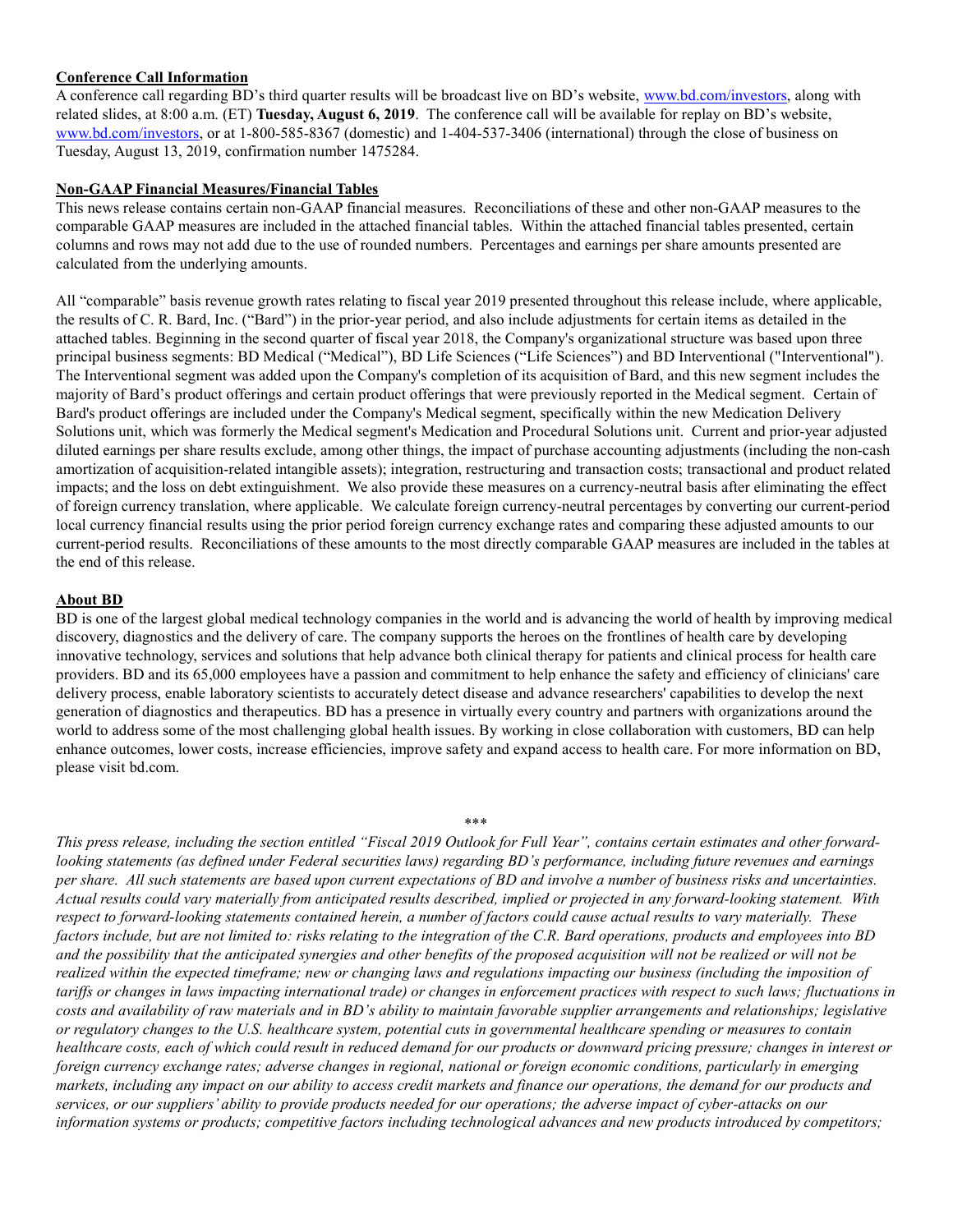interruptions in our supply chain or manufacturing processes; pricing and market pressures; difficulties inherent in product development, delays in product introductions and uncertainty of market acceptance of new products; adverse changes in geopolitical conditions; increases in energy costs and their effect on, among other things, the cost of producing BD's products; product efficacy or safety concerns resulting in product recalls or actions being taken by the FDA or other regulators (including the potential impact of the recent FDA letter on the use of drug-coated balloons); our ability to successfully integrate any businesses we acquire; uncertainties of litigation (as described in BD's filings with the Securities and Exchange Commission); future healthcare reform outside the U.S., including changes in government pricing and reimbursement policies or other cost containment reforms; and issuance of new or revised accounting standards, as well as other factors discussed in BD's filings with the Securities and Exchange Commission. We do not intend to update any forward-looking statements to reflect events or circumstances after the date hereof except as required by applicable laws or regulations.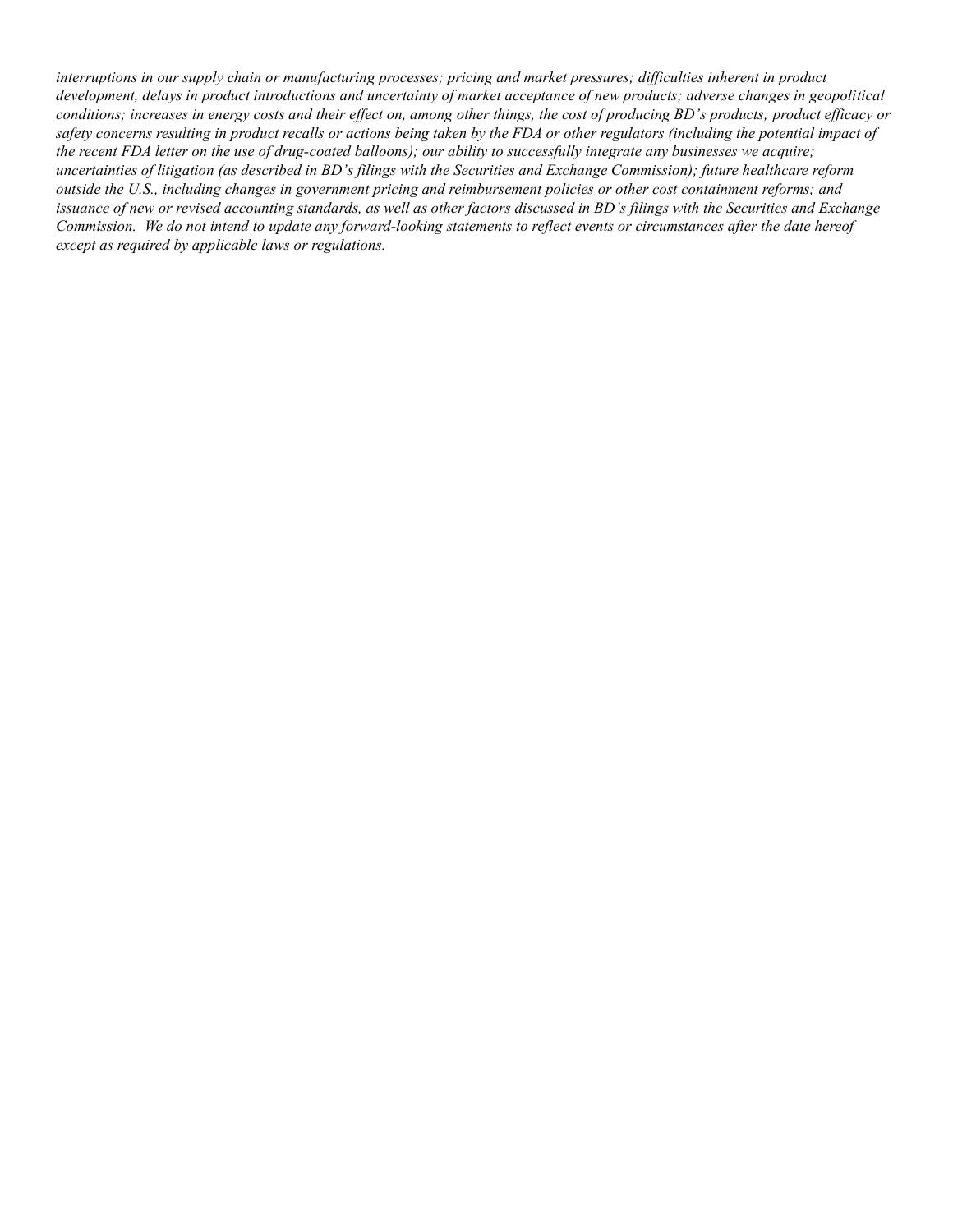## BECTON DICKINSON AND COMPANY CONSOLIDATED INCOME STATEMENTS

(Unaudited; Amounts in millions, except share and per share data)

|                                                        |             |               | Three Months Ended June 30, |          |
|--------------------------------------------------------|-------------|---------------|-----------------------------|----------|
|                                                        | 2019        |               | 2018                        | % Change |
| <b>REVENUES</b>                                        | \$<br>4,350 | $\mathcal{S}$ | 4,278                       | 1.7      |
| Cost of products sold                                  | 2,276       |               | 2,262                       | 0.6      |
| Selling and administrative expense                     | 1,076       |               | 1,086                       | (0.9)    |
| Research and development expense                       | 282         |               | 277                         | 2.1      |
| Acquisitions and other restructurings                  | 90          |               | 142                         | (37.1)   |
| TOTAL OPERATING COSTS AND EXPENSES                     | 3,725       |               | 3,767                       | (1.1)    |
| OPERATING INCOME                                       | 626         |               | 512                         | 22.2     |
| Interest expense                                       | (156)       |               | (182)                       | (14.2)   |
| Interest income                                        | 2           |               | 8                           | (73.8)   |
| Other (expense) income, net                            | (11)        |               | 310                         | (103.7)  |
| <b>INCOME BEFORE INCOME TAXES</b>                      | 460         |               | 647                         | (28.9)   |
| Income tax provision                                   | 9           |               | 53                          | (82.7)   |
| <b>NET INCOME</b>                                      | 451         |               | 594                         | (24.1)   |
| Preferred stock dividends                              | (38)        |               | (38)                        |          |
| NET INCOME APPLICABLE TO COMMON<br><b>SHAREHOLDERS</b> | \$<br>413   | \$            | 556                         | (25.7)   |
| <b>EARNINGS PER SHARE</b>                              |             |               |                             |          |
| Basic Earnings per Share                               | \$<br>1.53  | \$            | 2.08                        | (26.4)   |
| Diluted Earnings per Share                             | \$<br>1.51  | \$            | 2.03                        | (25.6)   |
| AVERAGE SHARES OUTSTANDING (in thousands)              |             |               |                             |          |
| <b>Basic</b>                                           | 270,249     |               | 267,836                     |          |
| Diluted                                                | 274,336     |               | 273,925                     |          |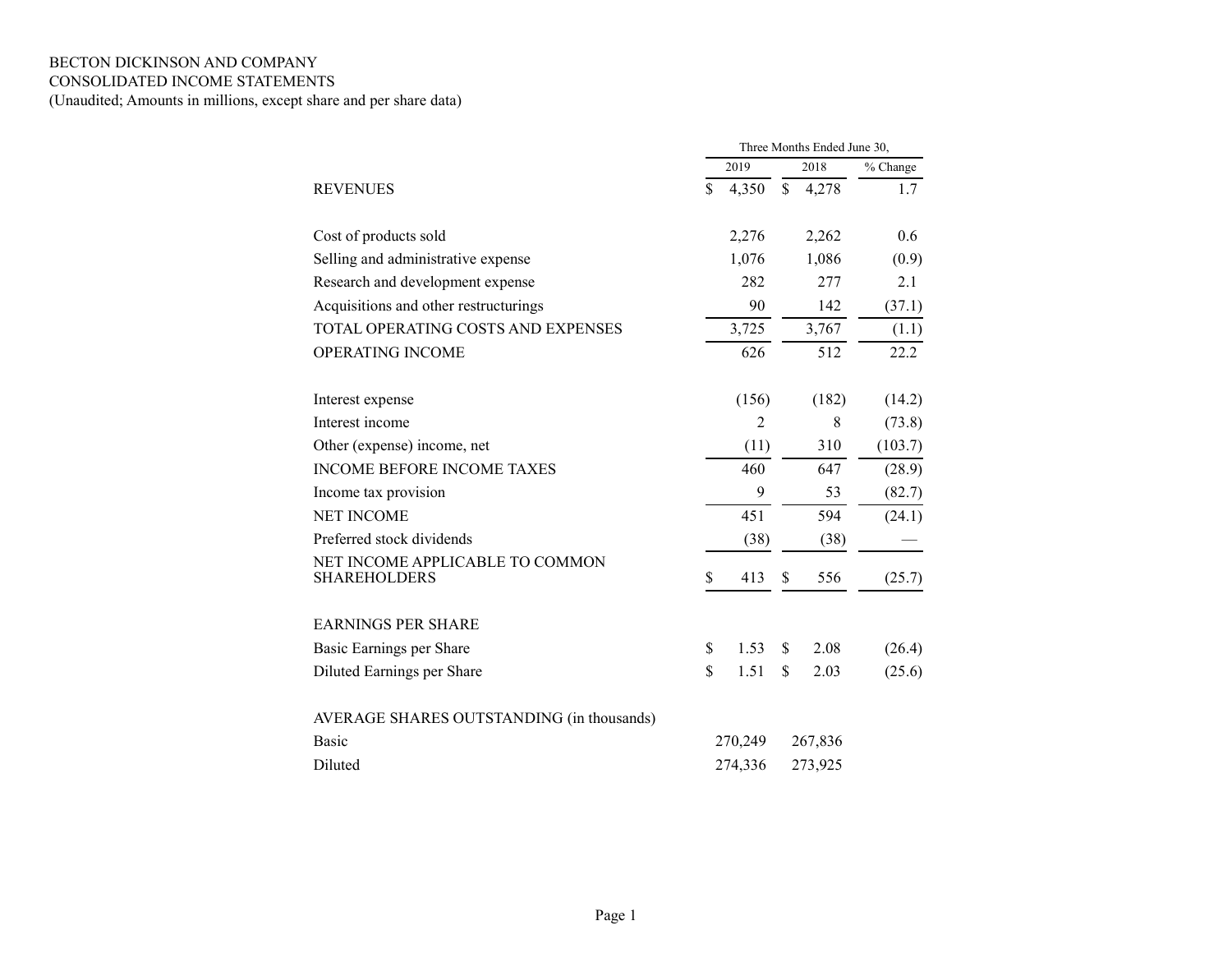# BECTON DICKINSON AND COMPANY

### CONSOLIDATED INCOME STATEMENTS

(Unaudited; Amounts in millions, except share and per share data)

|                                                        |     |         | Nine Months Ended June 30, |          |
|--------------------------------------------------------|-----|---------|----------------------------|----------|
|                                                        |     | 2019    | 2018                       | % Change |
| <b>REVENUES</b>                                        | \$. | 12,706  | \$11,581                   | 9.7      |
| Cost of products sold                                  |     | 6,684   | 6,405                      | 4.4      |
| Selling and administrative expense                     |     | 3,238   | 2,915                      | 11.1     |
| Research and development expense                       |     | 792     | 727                        | 8.9      |
| Acquisitions and other restructurings                  |     | 281     | 600                        | (53.2)   |
| Other operating expense, net                           |     | 61      |                            | 100.0    |
| TOTAL OPERATING COSTS AND EXPENSES                     |     | 11,056  | 10,647                     | 3.8      |
| OPERATING INCOME                                       |     | 1,649   | 933                        | 76.7     |
| Interest expense                                       |     | (498)   | (525)                      | (5.1)    |
| Interest income                                        |     | 8       | 55                         | (86.0)   |
| Other income, net                                      |     | 19      | 295                        | (93.7)   |
| <b>INCOME BEFORE INCOME TAXES</b>                      |     | 1,178   | 759                        | 55.3     |
| Income tax provision                                   |     | 107     | 313                        | (65.7)   |
| <b>NET INCOME</b>                                      |     | 1,071   | 446                        | 140.2    |
| Preferred stock dividends                              |     | (114)   | (114)                      |          |
| NET INCOME APPLICABLE TO COMMON<br><b>SHAREHOLDERS</b> | \$  | 957     | \$<br>332                  | 188.2    |
| <b>EARNINGS PER SHARE</b>                              |     |         |                            |          |
| Basic Earnings per Share                               | \$  | 3.55    | \$<br>1.30                 | 173.1    |
| Diluted Earnings per Share                             | \$  | 3.49    | \$<br>1.27                 | 174.8    |
| AVERAGE SHARES OUTSTANDING (in thousands)              |     |         |                            |          |
| <b>Basic</b>                                           |     | 269,719 | 254,934                    |          |
| Diluted                                                |     | 274,510 | 260,860                    |          |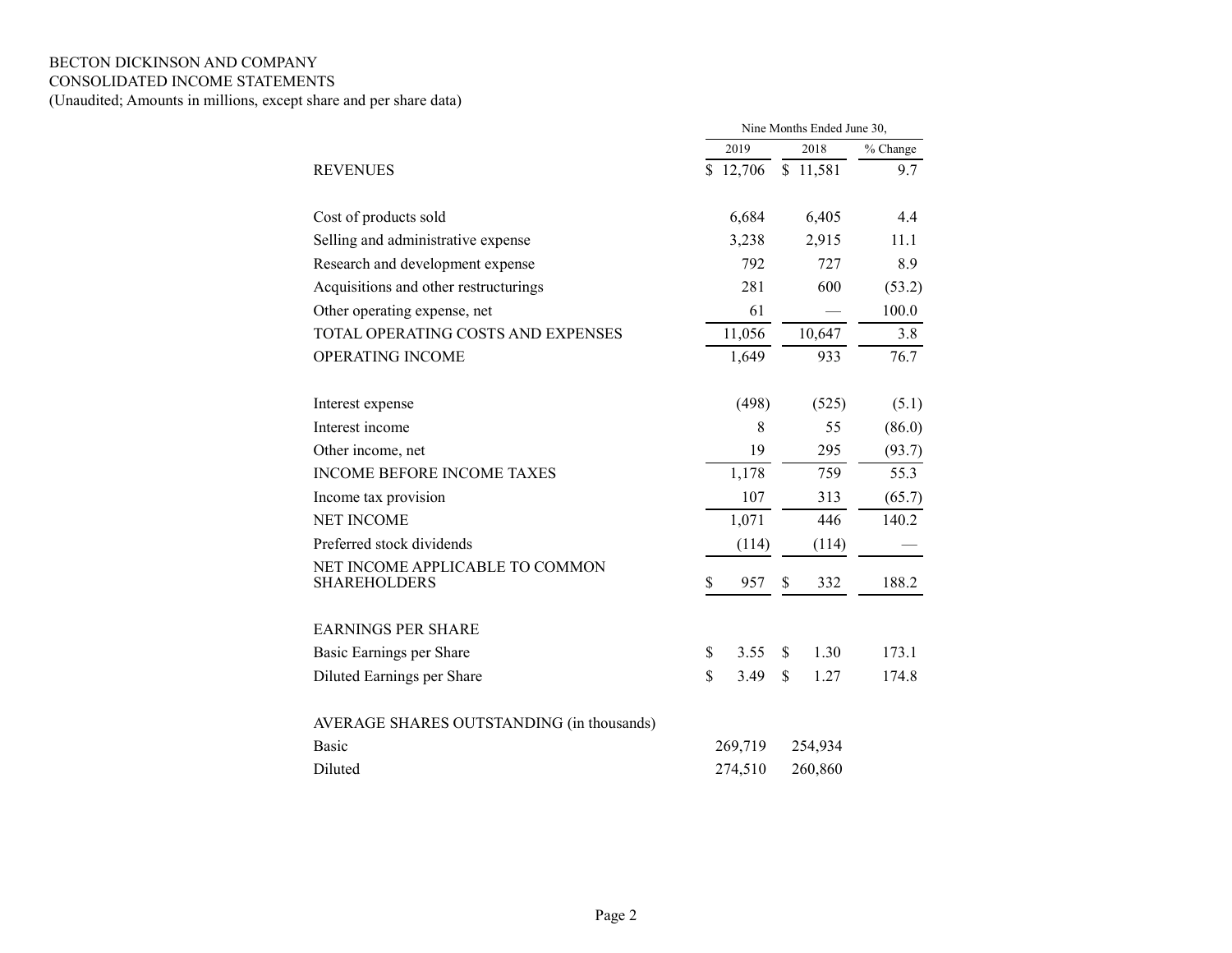### BECTON DICKINSON AND COMPANY CONDENSED CONSOLIDATED BALANCE SHEETS (Amounts in millions)

|                                            | June 30, 2019 | September 30, 2018 |        |  |
|--------------------------------------------|---------------|--------------------|--------|--|
|                                            | (Unaudited)   |                    |        |  |
| <b>ASSETS</b>                              |               |                    |        |  |
| Cash and equivalents                       | \$<br>523     | \$                 | 1,140  |  |
| Restricted cash                            | 71            |                    | 96     |  |
| Short-term investments                     | 12            |                    | 17     |  |
| Trade receivables, net                     | 2,220         |                    | 2,319  |  |
| Inventories                                | 2,629         |                    | 2,451  |  |
| Assets held for sale                       |               |                    | 137    |  |
| Prepaid expenses and other                 | 1,326         |                    | 1,251  |  |
| <b>TOTAL CURRENT ASSETS</b>                | 6,781         |                    | 7,411  |  |
| Property, plant and equipment, net         | 5,550         |                    | 5,375  |  |
| Goodwill and other intangibles, net        | 38,840        |                    | 40,041 |  |
| Other Assets                               | 1,063         |                    | 1,078  |  |
| <b>TOTAL ASSETS</b>                        | \$<br>52,233  | \$                 | 53,904 |  |
| LIABILITIES AND SHAREHOLDERS' EQUITY       |               |                    |        |  |
| Short-term debt                            | \$<br>2,168   | \$                 | 2,601  |  |
| Other current liabilities                  | 4,069         |                    | 4,615  |  |
| Long-term debt                             | 18,016        |                    | 18,894 |  |
| Long-term employee benefit obligations     | 862           |                    | 1,056  |  |
| Deferred income taxes and other            | 5,621         |                    | 5,743  |  |
| Shareholders' equity                       | 21,497        |                    | 20,994 |  |
| TOTAL LIABILITIES AND SHAREHOLDERS' EQUITY | \$<br>52,233  | \$                 | 53,904 |  |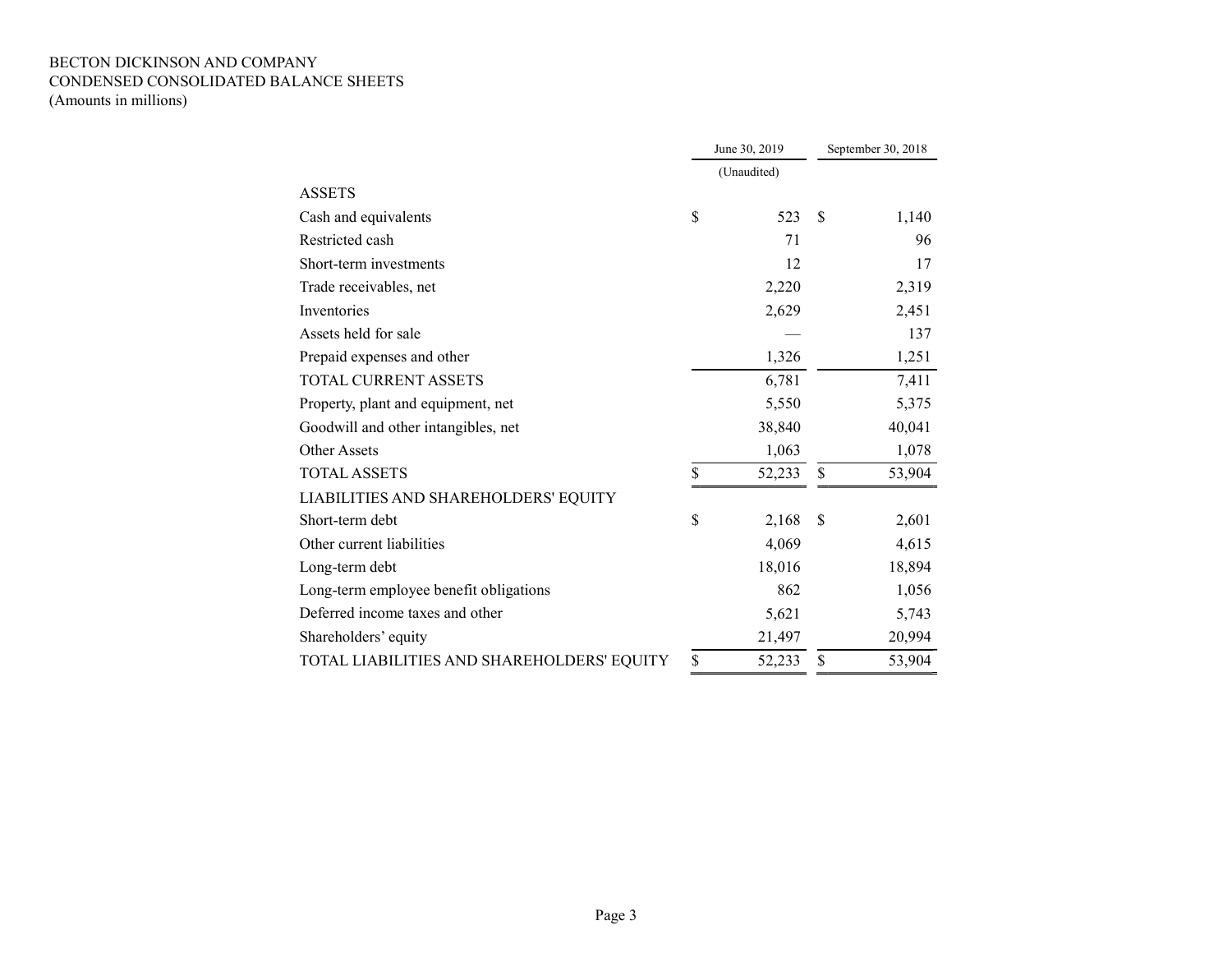### BECTON DICKINSON AND COMPANY CONDENSED CONSOLIDATED STATEMENTS OF CASH FLOWS (Unaudited; Amounts in millions)

|                                                                                | Nine Months Ended June 30, |         |    |           |  |  |  |  |  |
|--------------------------------------------------------------------------------|----------------------------|---------|----|-----------|--|--|--|--|--|
|                                                                                |                            | 2019    |    | 2018      |  |  |  |  |  |
| <b>OPERATING ACTIVITIES</b>                                                    |                            |         |    |           |  |  |  |  |  |
| Net income                                                                     | \$                         | 1,071   | \$ | 446       |  |  |  |  |  |
| Depreciation and amortization                                                  |                            | 1,700   |    | 1,412     |  |  |  |  |  |
| Change in operating assets and liabilities and other, net                      |                            | (812)   |    | (299)     |  |  |  |  |  |
| NET CASH PROVIDED BY OPERATING ACTIVITIES                                      |                            | 1,959   |    | 1,559     |  |  |  |  |  |
| <b>INVESTING ACTIVITIES</b>                                                    |                            |         |    |           |  |  |  |  |  |
| Capital expenditures                                                           |                            | (599)   |    | (588)     |  |  |  |  |  |
| Acquisitions of businesses, net of cash acquired                               |                            |         |    | (14,998)  |  |  |  |  |  |
| Proceeds from divestitures, net                                                |                            | 477     |    | 534       |  |  |  |  |  |
| Other, net                                                                     |                            | (178)   |    | (120)     |  |  |  |  |  |
| NET CASH USED FOR INVESTING ACTIVITIES                                         |                            | (300)   |    | (15, 173) |  |  |  |  |  |
| <b>FINANCING ACTIVITIES</b>                                                    |                            |         |    |           |  |  |  |  |  |
| Change in credit facility borrowings                                           |                            | 300     |    | 200       |  |  |  |  |  |
| Proceeds from long-term debt and term loans                                    |                            | 2,224   |    | 4,335     |  |  |  |  |  |
| Payments of debt and term loans                                                |                            | (3,882) |    | (2,723)   |  |  |  |  |  |
| Dividends paid                                                                 |                            | (737)   |    | (687)     |  |  |  |  |  |
| Other, net                                                                     |                            | (204)   |    | (176)     |  |  |  |  |  |
| NET CASH (USED FOR) PROVIDED BY FINANCING<br><b>ACTIVITIES</b>                 |                            | (2,300) |    | 949       |  |  |  |  |  |
| Effect of exchange rate changes on cash and equivalents<br>and restricted cash |                            | (1)     |    | (5)       |  |  |  |  |  |
| NET DECREASE IN CASH AND EQUIVALENTS AND<br><b>RESTRICTED CASH</b>             |                            | (642)   |    | (12,670)  |  |  |  |  |  |
| OPENING CASH AND EQUIVALENTS AND<br><b>RESTRICTED CASH</b>                     |                            | 1,236   |    | 14,179    |  |  |  |  |  |
| CLOSING CASH AND EQUIVALENTS AND<br><b>RESTRICTED CASH</b>                     | \$                         | 594     | \$ | 1,509     |  |  |  |  |  |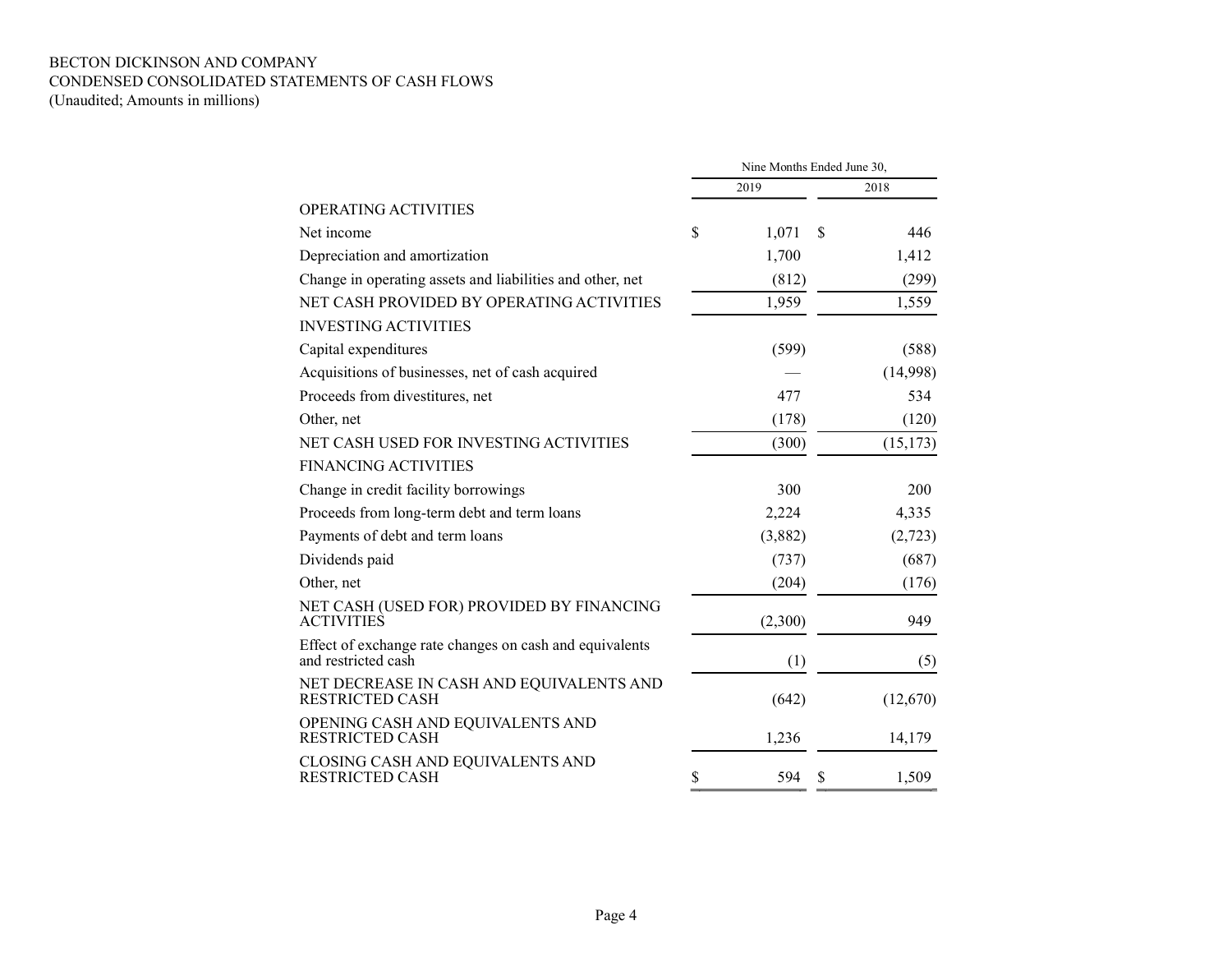#### BECTON DICKINSON AND COMPANY SUPPLEMENTAL REVENUE INFORMATION REVENUES BY BUSINESS SEGMENTS AND UNITS - UNITED STATES Three Months Ended June 30, (Unaudited; Amounts in millions)

|                                        | А           | B           | $C=(A-B)/B$ |
|----------------------------------------|-------------|-------------|-------------|
|                                        | 2019        | 2018        | % Change    |
| <b>BD MEDICAL</b>                      |             |             |             |
| <b>Medication Delivery Solutions</b>   | \$<br>524   | \$<br>505   | 3.7         |
| <b>Medication Management Solutions</b> | 528         | 483         | 9.3         |
| Diabetes Care                          | 139         | 138         | 0.7         |
| Pharmaceutical Systems                 | 108         | 103         | 4.6         |
| <b>TOTAL</b>                           | \$<br>1,299 | \$<br>1,230 | 5.7         |
| <b>BD LIFE SCIENCES</b>                |             |             |             |
| Preanalytical Systems                  | \$<br>203   | \$<br>199   | 1.9         |
| Diagnostic Systems                     | 155         | 151         | 3.0         |
| <b>Biosciences</b>                     | 117         | 126         | (7.2)       |
| <b>TOTAL</b>                           | \$<br>475   | \$<br>476   | (0.2)       |
| <b>BD INTERVENTIONAL</b>               |             |             |             |
| Surgery                                | \$<br>273   | \$<br>259   | 5.7         |
| Peripheral Intervention                | 195         | 195         | (0.2)       |
| Urology and Critical Care              | 198         | 178         | 10.9        |
| <b>TOTAL</b>                           | \$<br>666   | \$<br>632   | 5.3         |
| <b>TOTAL UNITED STATES</b>             | \$<br>2,440 | \$<br>2,338 | 4.4         |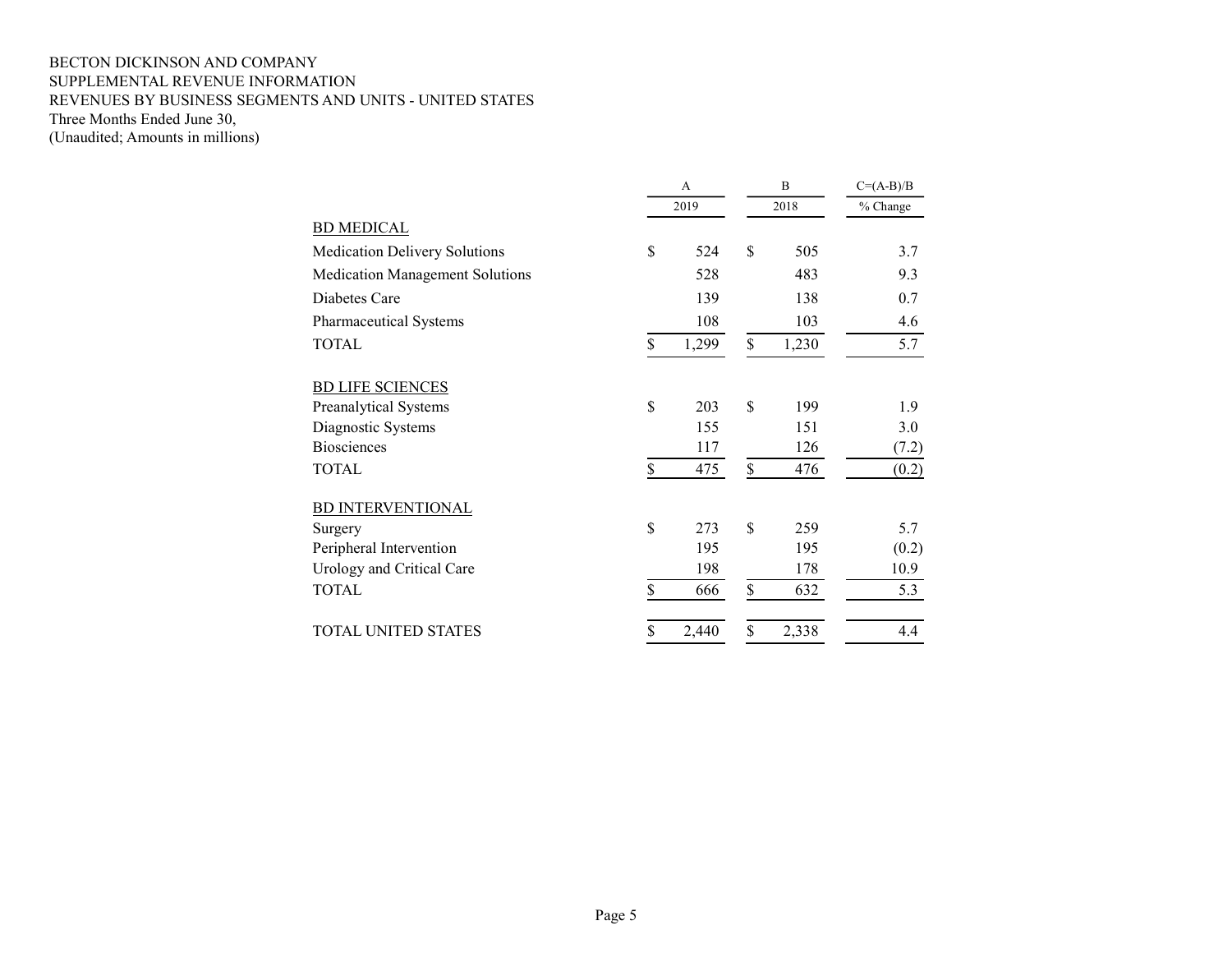#### BECTON DICKINSON AND COMPANY SUPPLEMENTAL REVENUE INFORMATION REVENUES BY BUSINESS SEGMENTS AND UNITS - INTERNATIONAL Three Months Ended June 30, (continued) (Unaudited; Amounts in millions)

|                                        |    |       |              |       |              |             | $D=(A-B)/B$ | $E=(A-B-C)/B$ |
|----------------------------------------|----|-------|--------------|-------|--------------|-------------|-------------|---------------|
|                                        |    | A     |              | B     |              | $\mathbf C$ |             | % Change      |
|                                        |    | 2019  |              | 2018  |              | FX Impact   | Reported    | <b>FXN</b>    |
| <b>BD MEDICAL</b>                      |    |       |              |       |              |             |             |               |
| <b>Medication Delivery Solutions</b>   | \$ | 460   | \$           | 471   | \$           | (33)        | (2.4)       | 4.5           |
| <b>Medication Management Solutions</b> |    | 129   |              | 127   |              | (9)         | 1.7         | 8.8           |
| Diabetes Care                          |    | 136   |              | 138   |              | (9)         | (1.5)       | 5.0           |
| Pharmaceutical Systems                 |    | 286   |              | 279   |              | (18)        | 2.5         | 9.0           |
| <b>TOTAL</b>                           | \$ | 1,011 | \$           | 1,016 | \$           | (69)        | (0.4)       | 6.4           |
| <b>BD LIFE SCIENCES</b>                |    |       |              |       |              |             |             |               |
| Preanalytical Systems                  | \$ | 204   | \$           | 205   | $\mathbb{S}$ | (16)        | (0.4)       | 7.5           |
| Diagnostic Systems                     |    | 212   |              | 211   |              | (14)        | 0.7         | 7.5           |
| <b>Biosciences</b>                     |    | 167   |              | 188   |              | (9)         | (11.1)      | (6.3)         |
| <b>TOTAL</b>                           | S  | 583   | \$           | 603   | \$           | (40)        | (3.4)       | 3.2           |
| <b>BD INTERVENTIONAL</b>               |    |       |              |       |              |             |             |               |
| Surgery                                | \$ | 76    | $\mathbb{S}$ | 77    | \$           | (5)         | (2.0)       | 4.7           |
| Peripheral Intervention                |    | 155   |              | 157   |              | (11)        | (1.5)       | 5.5           |
| Urology and Critical Care              |    | 85    |              | 87    |              | (5)         | (2.4)       | 3.6           |
| <b>TOTAL</b>                           | \$ | 316   | \$           | 322   | \$           | (21)        | (1.9)       | 4.8           |
| TOTAL INTERNATIONAL                    | S  | 1,910 | \$           | 1,941 | \$           | (130)       | (1.6)       | 5.1           |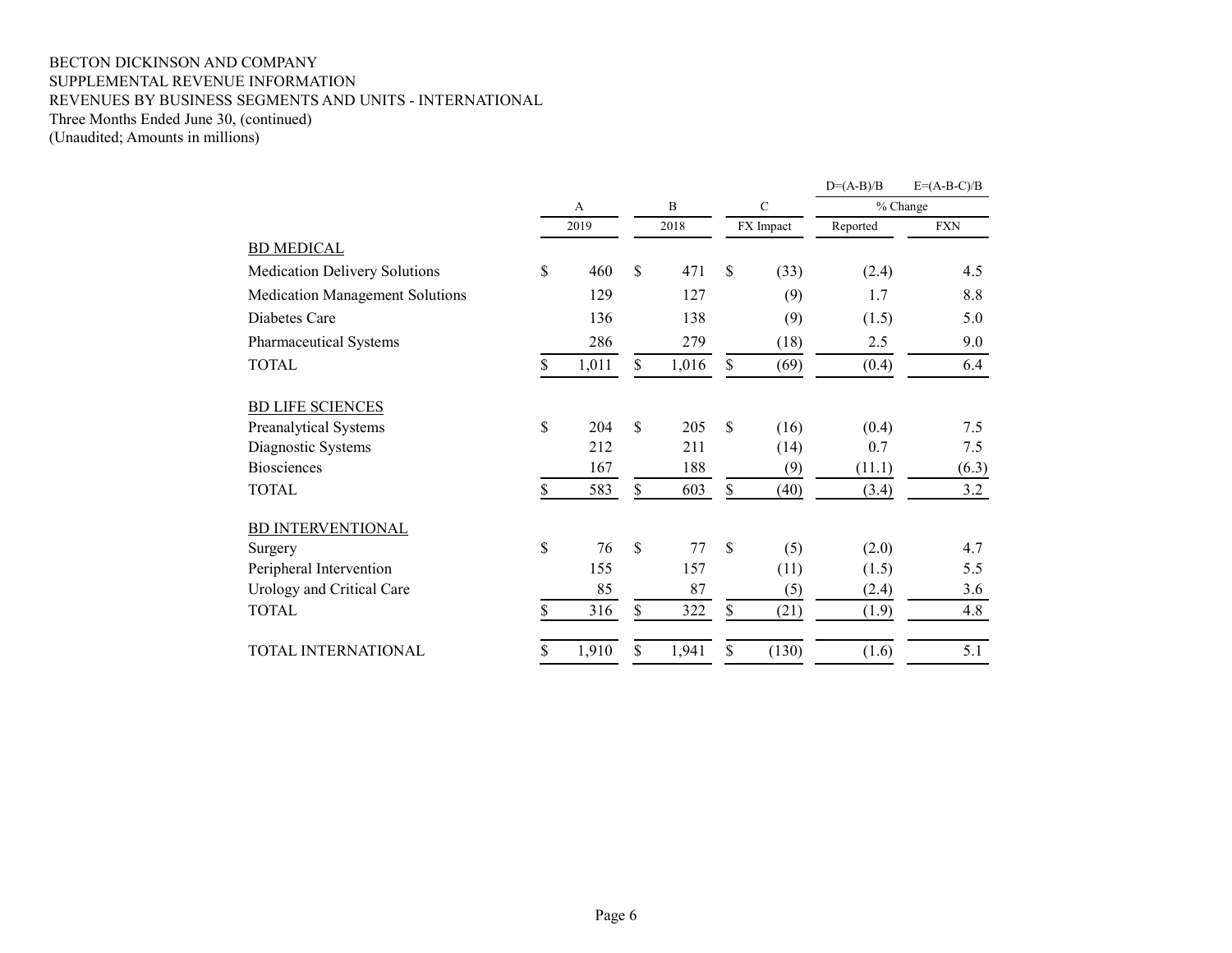#### BECTON DICKINSON AND COMPANY SUPPLEMENTAL REVENUE INFORMATION REVENUES BY BUSINESS SEGMENTS AND UNITS - TOTAL Three Months Ended June 30, (continued) (Unaudited; Amounts in millions)

|                                        |             |               |       |               |           | $D=(A-B)/B$ | $E=(A-B-C)/B$ |
|----------------------------------------|-------------|---------------|-------|---------------|-----------|-------------|---------------|
|                                        | A           |               | B     | $\mathcal{C}$ |           |             | % Change      |
|                                        | 2019        |               | 2018  |               | FX Impact | Reported    | <b>FXN</b>    |
| <b>BD MEDICAL</b>                      |             |               |       |               |           |             |               |
| <b>Medication Delivery Solutions</b>   | \$<br>984   | \$            | 977   | \$            | (33)      | 0.8         | 4.1           |
| <b>Medication Management Solutions</b> | 658         |               | 610   |               | (9)       | 7.7         | 9.2           |
| Diabetes Care                          | 275         |               | 276   |               | (9)       | (0.4)       | 2.9           |
| Pharmaceutical Systems                 | 394         |               | 383   |               | (18)      | 3.1         | 7.8           |
| <b>TOTAL</b>                           | \$<br>2,311 | \$            | 2,246 | \$            | (69)      | 2.9         | 6.0           |
| <b>BD LIFE SCIENCES</b>                |             |               |       |               |           |             |               |
| Preanalytical Systems                  | \$<br>407   | $\mathcal{S}$ | 404   | \$            | (16)      | 0.7         | 4.7           |
| Diagnostic Systems                     | 368         |               | 362   |               | (14)      | 1.7         | 5.6           |
| <b>Biosciences</b>                     | 284         |               | 314   |               | (9)       | (9.6)       | (6.7)         |
| <b>TOTAL</b>                           | \$<br>1,058 | \$            | 1,079 | \$            | (40)      | (2.0)       | 1.7           |
| BD INTERVENTIONAL                      |             |               |       |               |           |             |               |
| Surgery                                | \$<br>349   | $\mathbf S$   | 336   | \$            | (5)       | 3.9         | 5.4           |
| Peripheral Intervention                | 350         |               | 353   |               | (11)      | (0.8)       | 2.3           |
| Urology and Critical Care              | 283         |               | 265   |               | (5)       | 6.5         | 8.5           |
| <b>TOTAL</b>                           | \$<br>981   | \$            | 954   | \$            | (21)      | 2.9         | 5.2           |
| <b>TOTAL REVENUES</b>                  | 4,350       | \$            | 4,278 | \$            | (130)     | 1.7         | 4.7           |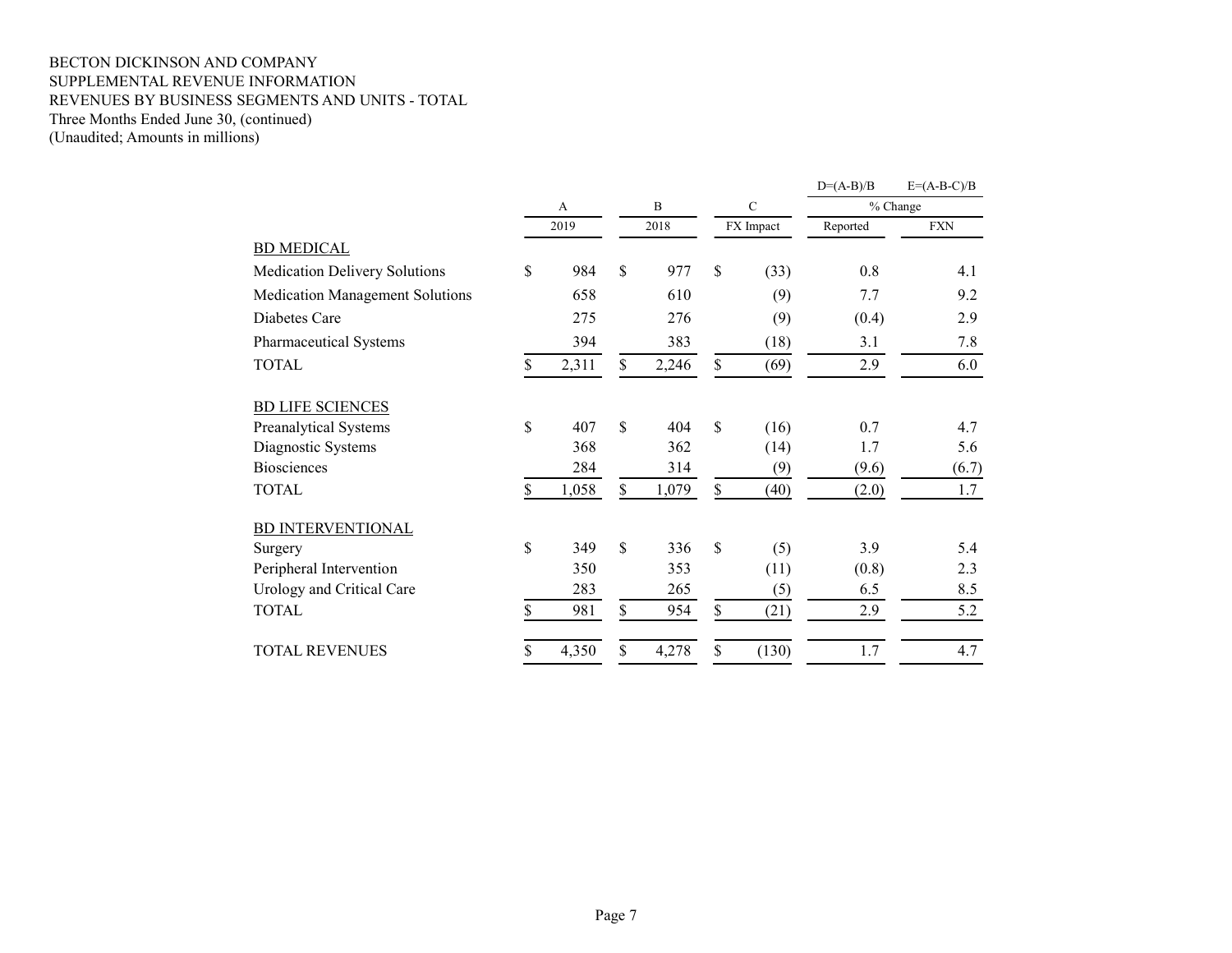### BECTON DICKINSON AND COMPANY SUPPLEMENTAL REVENUE INFORMATION REVENUES BY BUSINESS SEGMENTS AND UNITS - UNITED STATES Nine Months Ended June 30, (Unaudited; Amounts in millions)

|                                      | A           | B           | $C=(A-B)/B$ |
|--------------------------------------|-------------|-------------|-------------|
|                                      | 2019        | 2018        | % Change    |
| <b>BD MEDICAL</b>                    |             |             |             |
| <b>Medication Delivery Solutions</b> | \$<br>1,528 | \$<br>1,379 | 10.8        |
| Medication Management Solutions      | 1,531       | 1,415       | 8.3         |
| Diabetes Care                        | 421         | 415         | 1.6         |
| Pharmaceutical Systems               | 269         | 239         | 12.4        |
| <b>TOTAL</b>                         | \$<br>3,750 | \$<br>3,448 | 8.7         |
| <b>BD LIFE SCIENCES</b>              |             |             |             |
| Preanalytical Systems                | \$<br>574   | \$<br>565   | 1.7         |
| Diagnostic Systems                   | 510         | 518         | (1.5)       |
| <b>Biosciences</b>                   | 345         | 350         | (1.4)       |
| <b>TOTAL</b>                         | \$<br>1,430 | \$<br>1,433 | (0.2)       |
| <b>BD INTERVENTIONAL</b>             |             |             |             |
| Surgery                              | \$<br>819   | \$<br>687   | 19.2        |
| Peripheral Intervention              | 580         | 393         | 47.5        |
| Urology and Critical Care            | 590         | 358         | 65.0        |
| <b>TOTAL</b>                         | \$<br>1,989 | \$<br>1,438 | 38.3        |
| TOTAL UNITED STATES                  | \$<br>7,168 | \$<br>6,319 | 13.4        |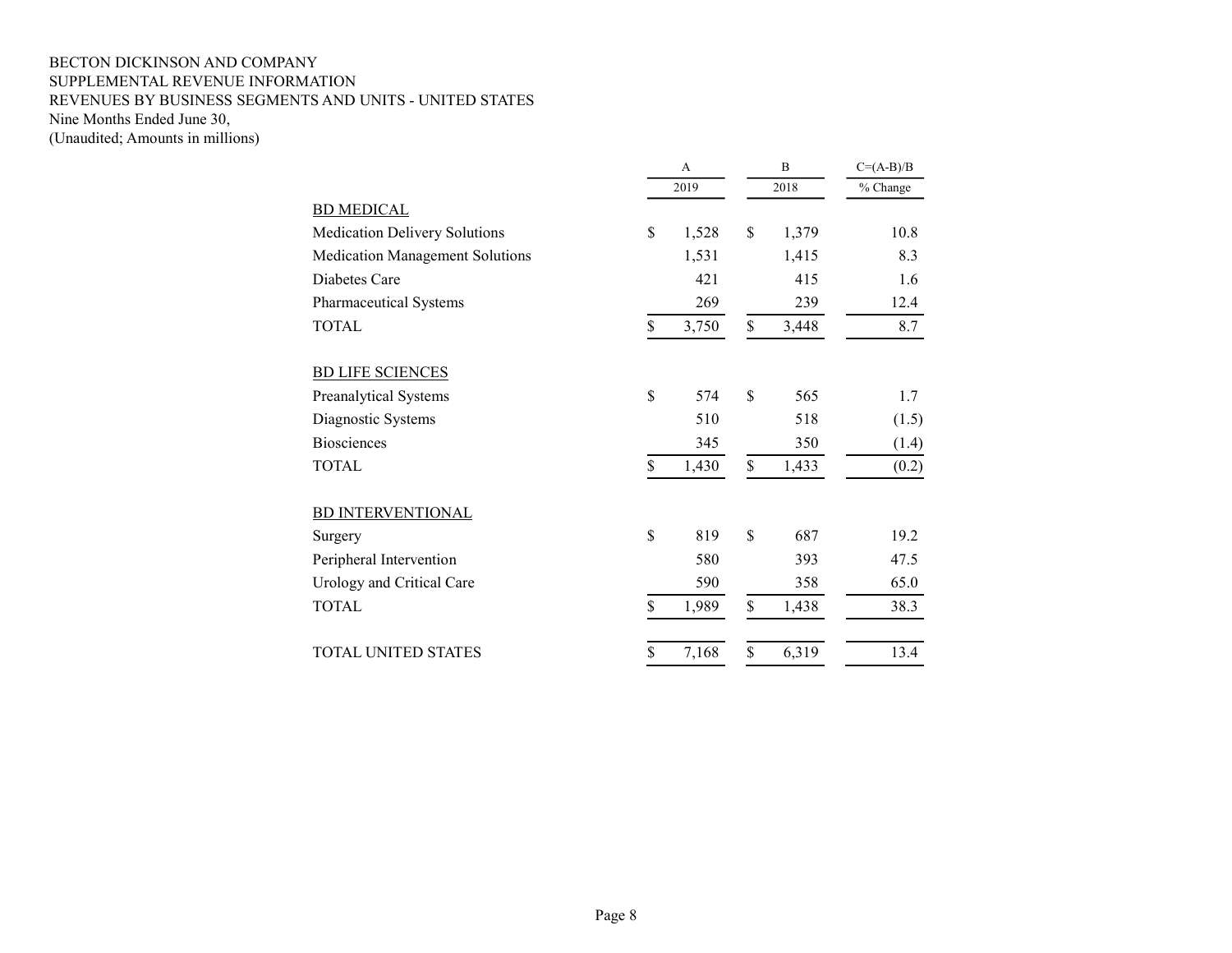#### BECTON DICKINSON AND COMPANY SUPPLEMENTAL REVENUE INFORMATION REVENUES BY BUSINESS SEGMENTS AND UNITS - INTERNATIONAL Nine Months Ended June 30, (continued) (Unaudited; Amounts in millions)

 $D=(A-B)/B$   $E=(A-B-C)/B$ A B C % Change 2019 2018 FX Impact Reported FXN BD MEDICAL Medication Delivery Solutions  $\begin{array}{cccc} \text{$} & 1,344 & \text{$} & 1,298 & \text{$} & (83) & 3.5 & 10.0 \end{array}$ Medication Management Solutions 365 364 (20) 0.3 5.9 Diabetes Care 397 405 (23) (2.0) 3.7 Pharmaceutical Systems 771 755 (37) 2.1 7.0 TOTAL 5 2,877 \$ 2,822 \$ (163) 2.0 7.7 BD LIFE SCIENCES Preanalytical Systems  $\qquad$  \$ 591 \$ 595 \$ (40) (0.7) 5.9 Diagnostic Systems 628 634 (34) (0.9) 4.4 Biosciences 517 559 (23) (7.6) (3.4) TOTAL 5 1,736 \$ 1,789 \$ (97) (2.9) 2.5 BD INTERVENTIONAL Surgery 33.0 Peripheral Intervention 449 303 (25) 47.9 56.2 Urology and Critical Care 253 171 (11) 47.7 54.2 TOTAL 65 925 \$ 651 \$ (47) 42.1 49.4 TOTAL INTERNATIONAL  $\overline{\$}$  5,538  $\overline{\$}$  5,261  $\overline{\$}$  (307) 5.3 11.1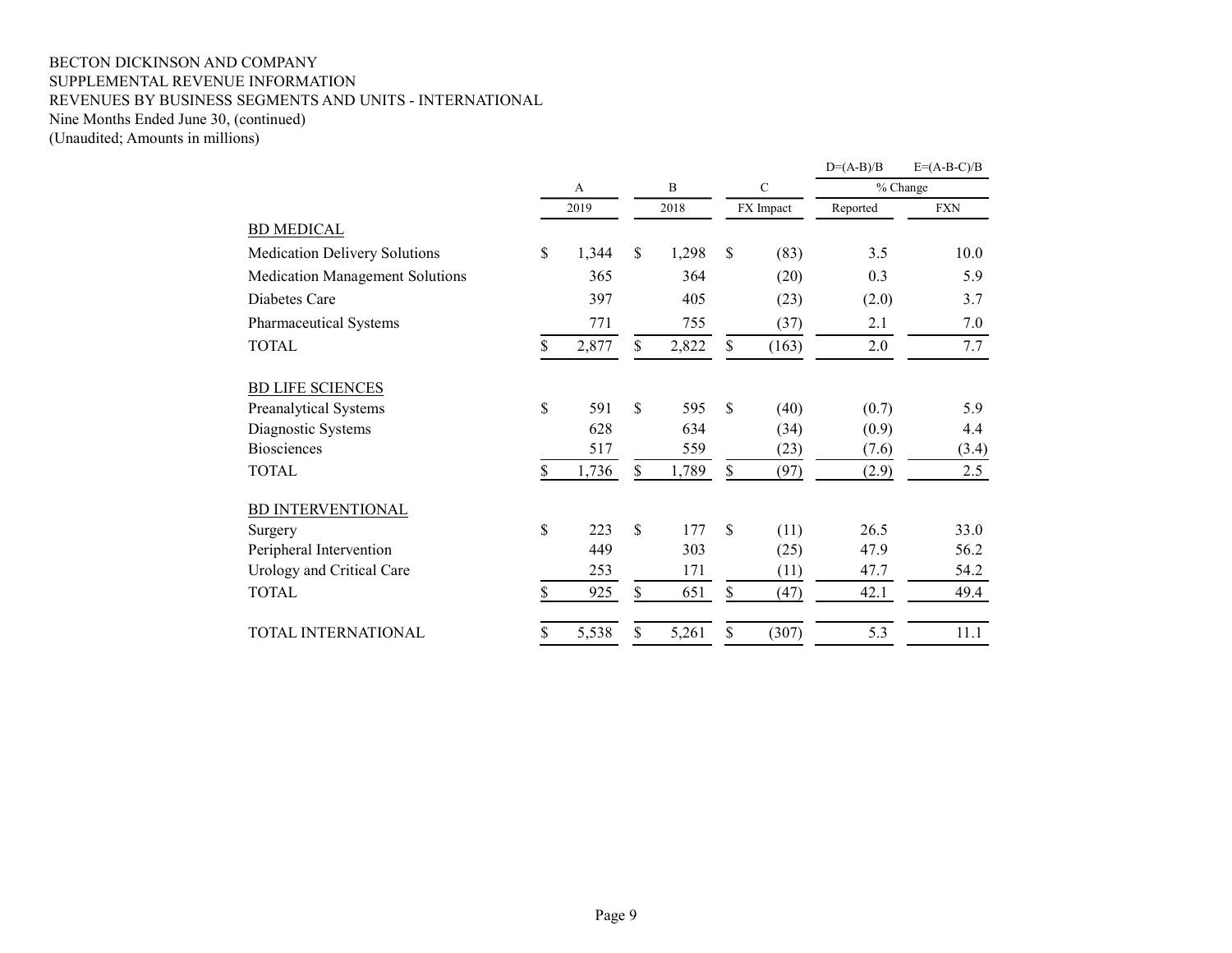### BECTON DICKINSON AND COMPANY SUPPLEMENTAL REVENUE INFORMATION REVENUES BY BUSINESS SEGMENTS AND UNITS - TOTAL Nine Months Ended June 30, (continued) (Unaudited; Amounts in millions)

|                                        |    |        |              |               |              | $D=(A-B)/B$ | $E=(A-B-C)/B$ |
|----------------------------------------|----|--------|--------------|---------------|--------------|-------------|---------------|
|                                        |    | A      | B            |               | $\mathsf{C}$ |             | % Change      |
|                                        |    | 2019   | 2018         |               | FX Impact    | Reported    | <b>FXN</b>    |
| <b>BD MEDICAL</b>                      |    |        |              |               |              |             |               |
| <b>Medication Delivery Solutions</b>   | \$ | 2,871  | \$<br>2,677  | \$            | (83)         | 7.3         | 10.4          |
| <b>Medication Management Solutions</b> |    | 1,896  | 1,778        |               | (20)         | 6.6         | 7.8           |
| Diabetes Care                          |    | 819    | 820          |               | (23)         | (0.2)       | 2.6           |
| Pharmaceutical Systems                 |    | 1,040  | 994          |               | (37)         | 4.6         | 8.3           |
| <b>TOTAL</b>                           | \$ | 6,626  | \$<br>6,270  | \$            | (163)        | 5.7         | 8.3           |
| <b>BD LIFE SCIENCES</b>                |    |        |              |               |              |             |               |
| Preanalytical Systems                  | \$ | 1,165  | \$<br>1,160  | $\mathcal{S}$ | (40)         | 0.4         | 3.9           |
| Diagnostic Systems                     |    | 1,138  | 1,152        |               | (34)         | (1.2)       | 1.7           |
| <b>Biosciences</b>                     |    | 862    | 910          |               | (23)         | (5.2)       | (2.7)         |
| <b>TOTAL</b>                           |    | 3,166  | \$<br>3,222  | \$            | (97)         | (1.7)       | 1.3           |
| BD INTERVENTIONAL                      |    |        |              |               |              |             |               |
| Surgery                                | \$ | 1,042  | \$<br>864    | $\mathbb{S}$  | (11)         | 20.7        | 22.0          |
| Peripheral Intervention                |    | 1,029  | 697          |               | (25)         | 47.7        | 51.3          |
| Urology and Critical Care              |    | 843    | 529          |               | (11)         | 59.4        | 61.5          |
| <b>TOTAL</b>                           | \$ | 2,914  | \$<br>2,089  | \$            | (47)         | 39.5        | 41.7          |
| <b>TOTAL REVENUES</b>                  | S  | 12,706 | \$<br>11,581 | \$            | (307)        | 9.7         | 12.4          |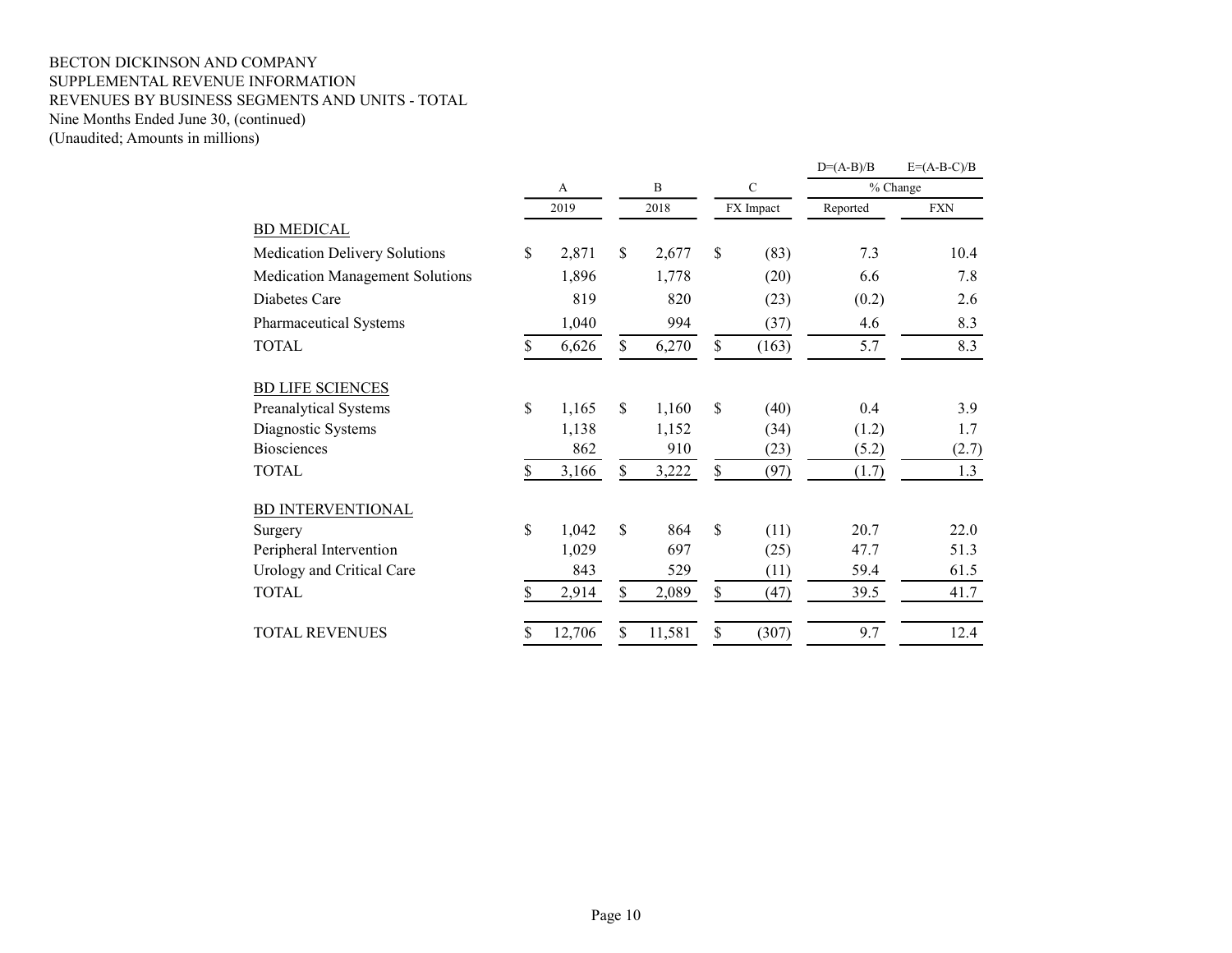## BECTON DICKINSON AND COMPANY SUPPLEMENTAL INFORMATION RECONCILIATION OF REPORTED REVENUE CHANGE TO COMPARABLE REVENUE CHANGE - UNITED STATES

Three Months Ended June 30,

(Unaudited; Amounts in millions)

|                                        |                               | A     | $\overline{B}$        |       |    | $\mathbf C$                             |            | $D=B+C$ | $E=(A-D)/D$ |
|----------------------------------------|-------------------------------|-------|-----------------------|-------|----|-----------------------------------------|------------|---------|-------------|
|                                        | <b>BD</b><br>Reported<br>2019 |       | <b>BD</b><br>Reported |       |    | Divestiture<br>and Other<br>Adjustments | Comparable |         | Comparable  |
|                                        |                               |       |                       | 2018  |    | (a)                                     |            | 2018    | % Change    |
| <b>BD MEDICAL</b>                      |                               |       |                       |       |    |                                         |            |         |             |
| Medication Delivery Solutions          | \$                            | 524   | \$                    | 505   | \$ |                                         | \$         | 505     | 3.7         |
| <b>Medication Management Solutions</b> |                               | 528   |                       | 483   |    |                                         |            | 483     | 9.3         |
| Diabetes Care                          |                               | 139   |                       | 138   |    |                                         |            | 138     | 0.7         |
| Pharmaceutical Systems                 |                               | 108   |                       | 103   |    |                                         |            | 103     | 4.6         |
| <b>TOTAL</b>                           | \$                            | 1,299 | \$                    | 1,230 | \$ |                                         | \$         | 1,230   | 5.7         |
| <b>BD LIFE SCIENCES</b>                |                               |       |                       |       |    |                                         |            |         |             |
| Preanalytical Systems                  | \$                            | 203   | \$                    | 199   | \$ |                                         | \$         | 199     | 1.9         |
| Diagnostic Systems                     |                               | 155   |                       | 151   |    |                                         |            | 151     | 3.0         |
| <b>Biosciences</b>                     |                               | 117   |                       | 126   |    | (14)                                    |            | 112     | 4.7         |
| <b>TOTAL</b>                           | \$                            | 475   | \$                    | 476   | \$ | (14)                                    | \$         | 462     | 2.9         |
| <b>BD INTERVENTIONAL</b>               |                               |       |                       |       |    |                                         |            |         |             |
| Surgery                                | S                             | 273   | \$                    | 259   | S  |                                         | S          | 259     | 5.7         |
| Peripheral Intervention                |                               | 195   |                       | 195   |    |                                         |            | 195     | (0.2)       |
| Urology and Critical Care              |                               | 198   |                       | 178   |    |                                         |            | 178     | 10.9        |
| <b>TOTAL</b>                           | \$                            | 666   | \$                    | 632   | \$ |                                         | \$         | 632     | 5.3         |
| <b>TOTAL UNITED STATES</b>             | S                             | 2,440 | S                     | 2,338 | \$ | (14)                                    | \$         | 2,323   | 5.0         |

(a) Amounts include adjustments for BD's divestiture of its Advanced Bioprocessing business.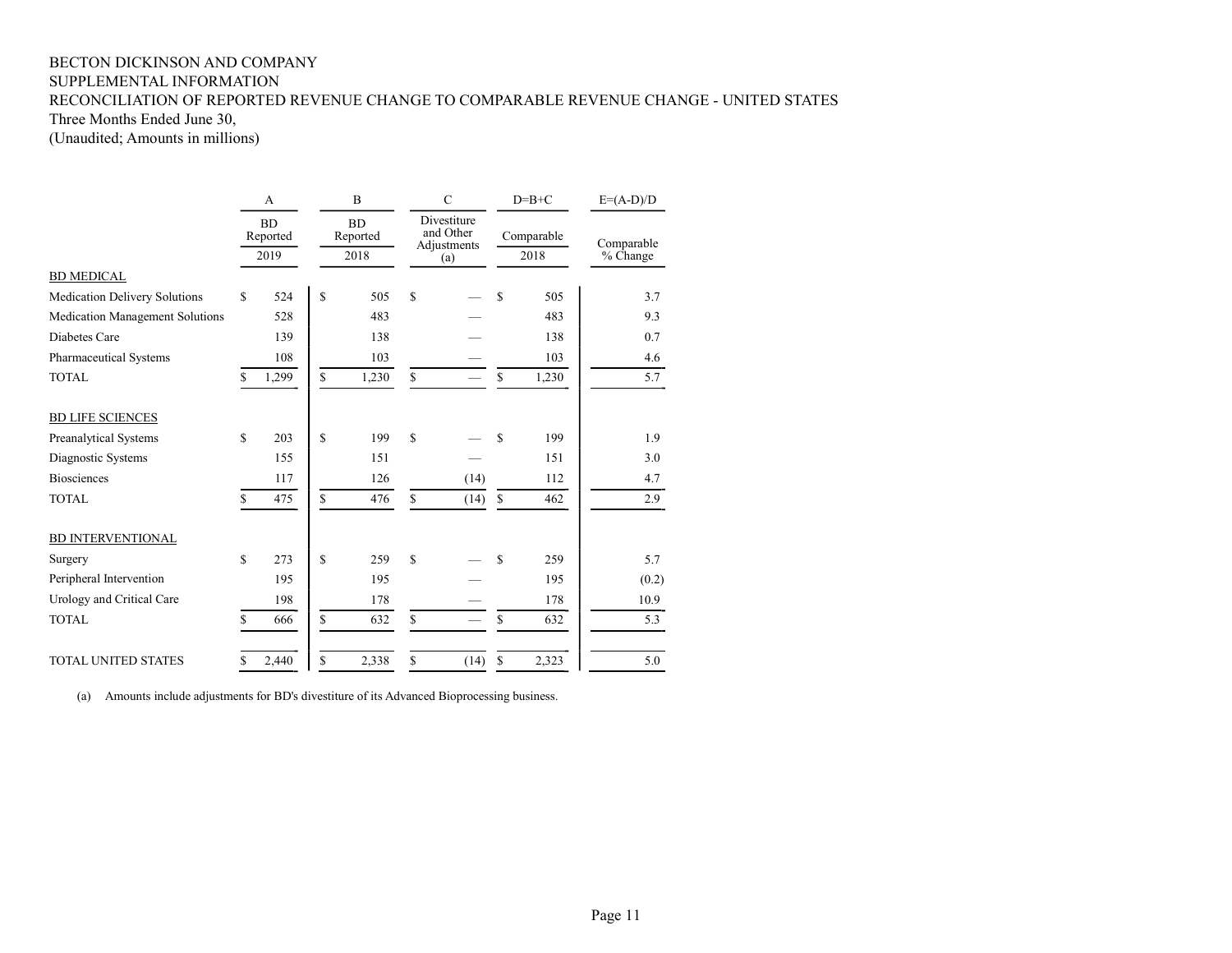## BECTON DICKINSON AND COMPANY SUPPLEMENTAL INFORMATION RECONCILIATION OF REPORTED REVENUE CHANGE TO COMPARABLE REVENUE CHANGE - INTERNATIONAL

Three Months Ended June 30, (continued)

(Unaudited; Amounts in millions)

|                                        |              | A<br><b>BD</b><br>Reported |             | B     |               | $\mathbf C$                   |              | $D=B+C$                    | E            |            | $F=(A-D-$<br>E/D |
|----------------------------------------|--------------|----------------------------|-------------|-------|---------------|-------------------------------|--------------|----------------------------|--------------|------------|------------------|
|                                        |              |                            |             |       |               | <b>BD</b><br>Reported         |              | Divestiture<br>Adjustments |              | Comparable |                  |
|                                        |              | 2019                       |             | 2018  |               | (a)                           |              | 2018                       |              | (b)        | Change           |
| <b>BD MEDICAL</b>                      |              |                            |             |       |               |                               |              |                            |              |            |                  |
| <b>Medication Delivery Solutions</b>   | $\mathbb{S}$ | 460                        | \$          | 471   | \$            |                               | \$           | 471                        | \$           | (33)       | 4.7              |
| <b>Medication Management Solutions</b> |              | 129                        |             | 127   |               |                               |              | 127                        |              | (9)        | 8.8              |
| Diabetes Care                          |              | 136                        |             | 138   |               |                               |              | 138                        |              | (9)        | 5.3              |
| Pharmaceutical Systems                 |              | 286                        |             | 279   |               |                               |              | 279                        |              | (18)       | 9.0              |
| <b>TOTAL</b>                           | S            | 1,011                      | \$          | 1,016 | \$            |                               | \$           | 1,016                      | \$           | (70)       | 6.5              |
| <b>BD LIFE SCIENCES</b>                |              |                            |             |       |               |                               |              |                            |              |            |                  |
| Preanalytical Systems                  | $\mathbf S$  | 204                        | $\mathbf S$ | 205   | $\mathbb{S}$  |                               | \$           | 205                        | \$           | (18)       | 8.1              |
| Diagnostic Systems                     |              | 212                        |             | 211   |               |                               |              | 211                        |              | (16)       | 8.2              |
| <b>Biosciences</b>                     |              | 167                        |             | 188   |               | (20)                          |              | 167                        |              | (10)       | 5.3              |
| <b>TOTAL</b>                           | S.           | 583                        | \$          | 603   | \$            | (20)                          | $\mathbb{S}$ | 583                        | \$           | (43)       | 7.4              |
| <b>BD INTERVENTIONAL</b>               |              |                            |             |       |               |                               |              |                            |              |            |                  |
| Surgery                                | $\mathbf S$  | 76                         | \$          | 77    | <sup>\$</sup> |                               | \$           | 77                         | $\mathbb{S}$ | (5)        | 4.7              |
| Peripheral Intervention                |              | 155                        |             | 157   |               |                               |              | 157                        |              | (11)       | 5.5              |
| Urology and Critical Care              |              | 85                         |             | 87    |               |                               |              | 87                         |              | (5)        | 3.6              |
| <b>TOTAL</b>                           | \$           | 316                        | \$          | 322   | \$            | $\overbrace{\phantom{12333}}$ | \$           | 322                        | \$           | (21)       | 4.8              |
| <b>TOTAL INTERNATIONAL</b>             | \$           | 1,910                      | \$          | 1,941 | \$            | (20)                          | \$           | 1,920                      | \$           | (135)      | 6.5              |

(a) Amounts include adjustments for BD's divestiture of its Advanced Bioprocessing business.

(b) Under U.S. generally accepted accounting principles and as a result of Argentina's highly inflationary economy, the functional currency of the Company's operations in Argentina was the U.S. dollar for the quarter ended June 30, 2019. The total foreign currency translation impact above includes \$5 million that was calculated by comparing local currency revenues in Argentina for the quarter ended June 30, 2019, translated using the prior-period exchange rate, to the reported U.S. dollar revenues for this same period.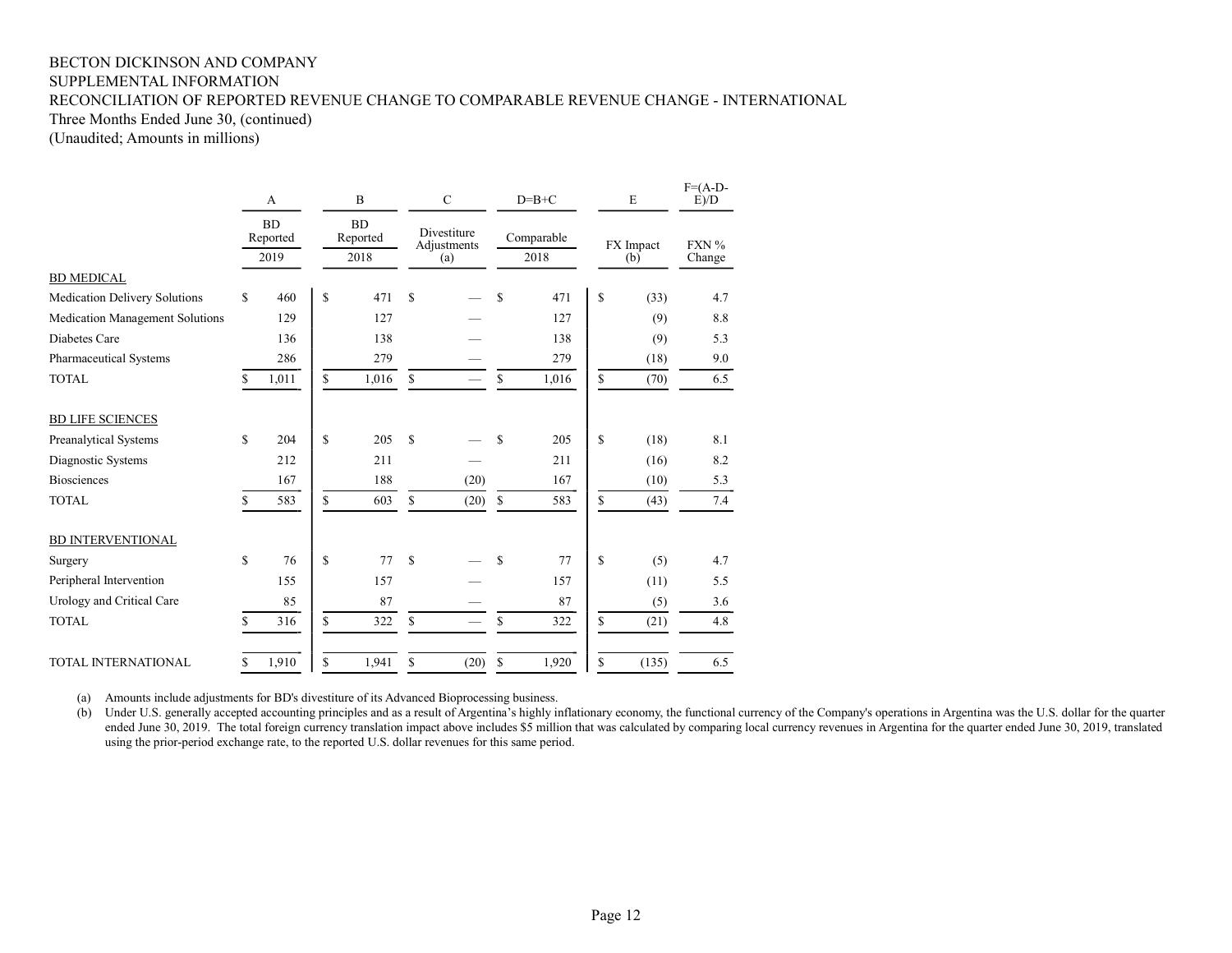## BECTON DICKINSON AND COMPANY SUPPLEMENTAL INFORMATION RECONCILIATION OF REPORTED REVENUE CHANGE TO COMPARABLE REVENUE CHANGE - TOTAL

Three Months Ended June 30, (continued)

(Unaudited; Amounts in millions)

|                                        |    | A                     | B            |       |             | $\mathsf{C}$             |              | $D=B+C$                                 | E           | $F=(A-D-$<br>E)/D |           |         |
|----------------------------------------|----|-----------------------|--------------|-------|-------------|--------------------------|--------------|-----------------------------------------|-------------|-------------------|-----------|---------|
|                                        |    | <b>BD</b><br>Reported |              |       |             | <b>BD</b><br>Reported    |              | Divestiture<br>and Other<br>Adjustments |             | Comparable        | FX Impact | $FXN\%$ |
|                                        |    | 2019                  |              | 2018  |             | (a)                      |              | 2018                                    | (b)         | Change            |           |         |
| <b>BD MEDICAL</b>                      |    |                       |              |       |             |                          |              |                                         |             |                   |           |         |
| <b>Medication Delivery Solutions</b>   | \$ | 984                   | \$           | 977   | \$          |                          | S            | 977                                     | \$<br>(33)  | 4.2               |           |         |
| <b>Medication Management Solutions</b> |    | 658                   |              | 610   |             |                          |              | 610                                     | (9)         | 9.2               |           |         |
| Diabetes Care                          |    | 275                   |              | 276   |             |                          |              | 276                                     | (9)         | 3.0               |           |         |
| Pharmaceutical Systems                 |    | 394                   |              | 383   |             |                          |              | 383                                     | (18)        | 7.8               |           |         |
| <b>TOTAL</b>                           | S  | 2,311                 | $\mathbb{S}$ | 2,246 | $\mathbf S$ | $\overline{\phantom{0}}$ | \$           | 2,246                                   | \$<br>(70)  | 6.0               |           |         |
| <b>BD LIFE SCIENCES</b>                |    |                       |              |       |             |                          |              |                                         |             |                   |           |         |
| Preanalytical Systems                  | \$ | 407                   | \$           | 404   | \$          |                          | \$           | 404                                     | \$<br>(18)  | 5.0               |           |         |
| Diagnostic Systems                     |    | 368                   |              | 362   |             |                          |              | 362                                     | (16)        | 6.0               |           |         |
| <b>Biosciences</b>                     |    | 284                   |              | 314   |             | (35)                     |              | 279                                     | (10)        | 5.1               |           |         |
| <b>TOTAL</b>                           | \$ | 1,058                 | \$           | 1,079 | S           | (35)                     | $\mathbb{S}$ | 1,045                                   | \$<br>(43)  | 5.4               |           |         |
| <b>BD INTERVENTIONAL</b>               |    |                       |              |       |             |                          |              |                                         |             |                   |           |         |
| Surgery                                | \$ | 349                   | \$           | 336   | \$.         |                          | S            | 336                                     | \$<br>(5)   | 5.4               |           |         |
| Peripheral Intervention                |    | 350                   |              | 353   |             |                          |              | 353                                     | (11)        | 2.3               |           |         |
| Urology and Critical Care              |    | 283                   |              | 265   |             |                          |              | 265                                     | (5)         | 8.5               |           |         |
| <b>TOTAL</b>                           | \$ | 981                   | \$           | 954   | S           | $\overline{\phantom{0}}$ | \$           | 954                                     | \$<br>(21)  | 5.2               |           |         |
| <b>TOTAL REVENUES</b>                  | \$ | 4,350                 | $\mathbf S$  | 4,278 | S           | (35)                     | \$           | 4,244                                   | \$<br>(135) | 5.7               |           |         |

(a) Amounts include adjustments for BD's divestiture of its Advanced Bioprocessing business.

(b) Under U.S. generally accepted accounting principles and as a result of Argentina's highly inflationary economy, the functional currency of the Company's operations in Argentina was the U.S. dollar for the quarter ended June 30, 2019. The total foreign currency translation impact above includes \$5 million that was calculated by comparing local currency revenues in Argentina for the quarter ended June 30, 2019, translated using the prior-period exchange rate, to the reported U.S. dollar revenues for this same period.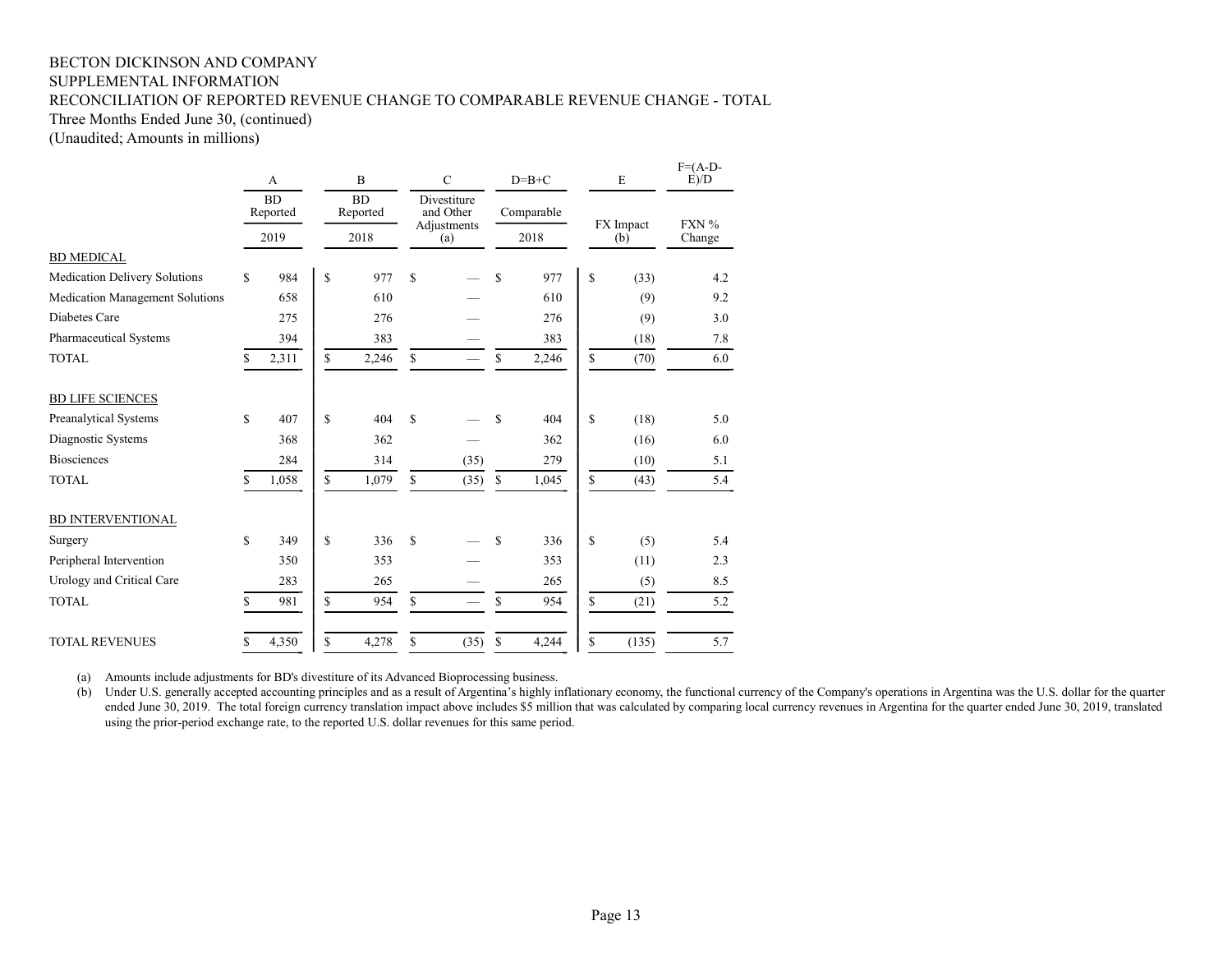## BECTON DICKINSON AND COMPANY SUPPLEMENTAL INFORMATION RECONCILIATION OF REPORTED REVENUE CHANGE TO COMPARABLE REVENUE CHANGE - UNITED STATES

Nine Months Ended June 30,

(Unaudited; Amounts in millions)

|                                 | A           |                       |               | B                          |               | $C=A+B$    |              | D                     |               | E           |               | $\boldsymbol{\mathrm{F}}$  |               | G                                       | ローレーヒートー<br>G |            | $I=(C-H)/H$ |
|---------------------------------|-------------|-----------------------|---------------|----------------------------|---------------|------------|--------------|-----------------------|---------------|-------------|---------------|----------------------------|---------------|-----------------------------------------|---------------|------------|-------------|
|                                 |             | <b>BD</b><br>Reported |               | Divestiture<br>Adjustments |               | Comparable |              | <b>BD</b><br>Reported |               | Bard Q1 (b) |               | Intercompany<br>Adjustment |               | Divestiture<br>and Other<br>Adjustments |               | Comparable | Comparable  |
|                                 |             | 2019                  |               | (a)                        |               | 2019       |              | 2018                  |               | 2018        |               | (c)                        |               | (a)                                     |               | 2018       | % Change    |
| <b>BD MEDICAL</b>               |             |                       |               |                            |               |            |              |                       |               |             |               |                            |               |                                         |               |            |             |
| Medication Delivery Solutions   | \$          | 1,528                 | -S            |                            | S             | 1,528      | $\mathbb{S}$ | 1,379                 | $\mathbf s$   | 145         | $\mathbb{S}$  | $(3)$ \$                   |               | $(9)$ \$                                |               | 1,512      | 1.0         |
| Medication Management Solutions |             | 1,531                 |               |                            |               | 1,531      |              | 1,415                 |               |             |               |                            |               |                                         |               | 1,415      | 8.3         |
| Diabetes Care                   |             | 421                   |               |                            |               | 421        |              | 415                   |               |             |               |                            |               |                                         |               | 415        | 1.6         |
| Pharmaceutical Systems          |             | 269                   |               |                            |               | 269        |              | 239                   |               |             |               |                            |               |                                         |               | 239        | 12.4        |
| <b>TOTAL</b>                    |             | 3,750                 | \$            |                            | \$            | 3,750      | S            | 3,448                 | <sup>\$</sup> | 145         | \$            | (3)                        | \$            | (9)                                     | -S            | 3,581      | 4.7         |
| <b>BD LIFE SCIENCES</b>         |             |                       |               |                            |               |            |              |                       |               |             |               |                            |               |                                         |               |            |             |
| <b>Preanalytical Systems</b>    | $\mathbf S$ | 574 \$                |               |                            | <sup>\$</sup> | 574        | $\mathbb{S}$ | 565                   | $\mathbf{s}$  |             | S             |                            | <sup>\$</sup> | $(12)$ \$                               |               | 553        | 3.9         |
| Diagnostic Systems              |             | 510                   |               |                            |               | 510        |              | 518                   |               |             |               |                            |               |                                         |               | 518        | (1.5)       |
| <b>Biosciences</b>              |             | 345                   |               | (4)                        |               | 342        |              | 350                   |               |             |               |                            |               | (34)                                    |               | 317        | 7.9         |
| <b>TOTAL</b>                    | S           | 1,430                 | $\mathbb{S}$  | (4)                        | <sup>\$</sup> | 1,426      | \$           | 1,433                 | \$            |             | S             |                            | \$            | (46)                                    | -S            | 1,388      | 2.8         |
| <b>BD INTERVENTIONAL</b>        |             |                       |               |                            |               |            |              |                       |               |             |               |                            |               |                                         |               |            |             |
| Surgery                         | $\mathbf S$ | 819                   | - S           |                            | <sup>\$</sup> | 819        | $\mathbb{S}$ | 687                   | $\mathbf{s}$  | 105         | <sup>\$</sup> |                            | \$            | $(15)$ \$                               |               | 777        | 5.4         |
| Peripheral Intervention         |             | 580                   |               |                            |               | 580        |              | 393                   |               | 188         |               |                            |               |                                         |               | 581        | (0.3)       |
| Urology and Critical Care       |             | 590                   |               |                            |               | 590        |              | 358                   |               | 177         |               |                            |               |                                         |               | 535        | 10.4        |
| <b>TOTAL</b>                    |             | 1,989                 | \$            |                            | S             | 1,989      | S.           | 1,438                 | <sup>\$</sup> | 470         | <sup>\$</sup> |                            | \$            | (15)                                    | -S            | 1,893      | 5.0         |
| <b>TOTAL UNITED STATES</b>      | \$          | 7,168                 | <sup>\$</sup> | (4)                        | \$            | 7,164      | S            | 6,319                 | <sup>\$</sup> | 614         | <sup>\$</sup> | (3)                        | \$            | $(69)$ \$                               |               | 6,862      | 4.4         |

(a) The amounts for the nine months ended June 30, 2019 and 2018 include adjustments for BD's divestiture of its Advanced Bioprocessing business. The amounts for the nine months ended June 30, 2018 also include adjustments for BD's divestitures of its soft tissue core needle biopsy product line and Bard's divestiture of its Aspira® product line. Additionally, Medication Delivery Solutions and Preanalytical Systems results for the nine months ended June 30, 2019 included a total of \$21 million in cumulative customer rebate and incentive fees relating to fiscal year 2018. Accordingly, to ensure comparability of revenue growth, the results for the nine months ended June 30, 2018 have been adjusted to reflect these cumulative fees. The Company records rebate and customer incentive fees as a reduction to revenue.

 $H \rightarrow H + H + F$ 

(b) Amounts represent revenues for the quarter ended December 31, 2017. BD reported a Gore royalty amount, which was previously reported as revenues by Bard, as non-operating income in the current-year period.

(c) Represents the elimination of revenues from the Medication Delivery Solutions unit which BD previously recognized from Bard as third-party revenues and that would be treated as intercompany revenues in the current-year period.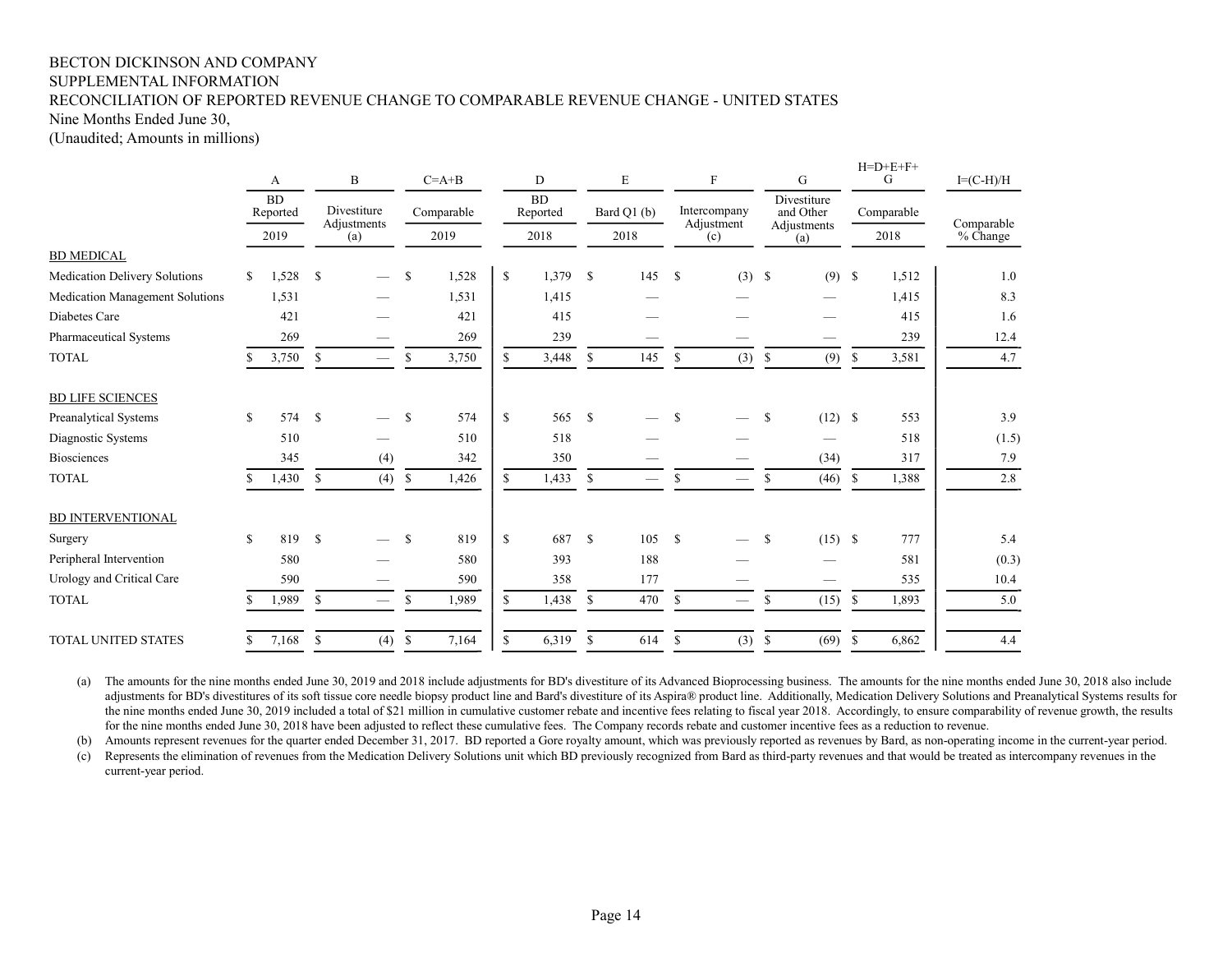## BECTON DICKINSON AND COMPANY SUPPLEMENTAL INFORMATION RECONCILIATION OF REPORTED REVENUE CHANGE TO COMPARABLE REVENUE CHANGE - INTERNATIONAL

Nine Months Ended June 30, (continued)

(Unaudited; Amounts in millions)

|                                 |               | A                     | B             |                                 | $C = A + B$   |                            | D             |            | E             |                          | $\mathbf F$ |                                 | $G=D+E+F$ |                            | H            |            | $I = (C - G -$<br>H)/G |           |       |
|---------------------------------|---------------|-----------------------|---------------|---------------------------------|---------------|----------------------------|---------------|------------|---------------|--------------------------|-------------|---------------------------------|-----------|----------------------------|--------------|------------|------------------------|-----------|-------|
|                                 |               | <b>BD</b><br>Reported |               |                                 |               | Divestiture<br>Adjustments |               | Comparable |               | <b>BD</b><br>Reported    |             | Bard Q1 (b)                     |           | Divestiture<br>Adjustments |              | Comparable |                        | FX Impact | FXN % |
|                                 | 2019          |                       | (a)           |                                 | 2019          |                            | 2018          |            | 2018          |                          | (a)         |                                 | 2018      |                            | (c)          |            | Change                 |           |       |
| <b>BD MEDICAL</b>               |               |                       |               |                                 |               |                            |               |            |               |                          |             |                                 |           |                            |              |            |                        |           |       |
| Medication Delivery Solutions   | $\mathcal{S}$ | 1,344                 | <sup>\$</sup> |                                 | \$            | 1,344                      | \$            | 1,298      | <sup>\$</sup> | 68                       | \$          |                                 | \$        | 1,366                      | $\mathbb{S}$ | (87)       | 4.7                    |           |       |
| Medication Management Solutions |               | 365                   |               |                                 |               | 365                        |               | 364        |               |                          |             |                                 |           | 364                        |              | (20)       | 5.9                    |           |       |
| Diabetes Care                   |               | 397                   |               |                                 |               | 397                        |               | 405        |               |                          |             |                                 |           | 405                        |              | (24)       | 4.0                    |           |       |
| Pharmaceutical Systems          |               | 771                   |               |                                 |               | 771                        |               | 755        |               |                          |             |                                 |           | 755                        |              | (37)       | 7.0                    |           |       |
| <b>TOTAL</b>                    |               | 2,877                 | \$            | $\hspace{0.1mm}-\hspace{0.1mm}$ | \$            | 2,877                      | S.            | 2,822      | \$            | 68                       | \$          | $\hspace{0.1mm}-\hspace{0.1mm}$ | \$        | 2,890                      | \$           | (168)      | 5.4                    |           |       |
| <b>BD LIFE SCIENCES</b>         |               |                       |               |                                 |               |                            |               |            |               |                          |             |                                 |           |                            |              |            |                        |           |       |
| Preanalytical Systems           | <sup>\$</sup> | 591                   | <sup>\$</sup> |                                 | S             | 591                        | \$            | 595        | <sup>\$</sup> |                          | \$          |                                 | \$        | 595                        | $\mathbf S$  | (45)       | 6.8                    |           |       |
| Diagnostic Systems              |               | 628                   |               |                                 |               | 628                        |               | 634        |               |                          |             |                                 |           | 634                        |              | (39)       | 5.3                    |           |       |
| <b>Biosciences</b>              |               | 517                   |               | (5)                             |               | 512                        |               | 559        |               |                          |             | (43)                            |           | 516                        |              | (26)       | 4.2                    |           |       |
| <b>TOTAL</b>                    |               | 1,736                 | \$            | (5)                             | \$            | 1,731                      | S.            | 1,789      | \$            | $\overline{\phantom{0}}$ | \$          | (43)                            | \$        | 1,746                      | S.           | (110)      | 5.5                    |           |       |
| <b>BD INTERVENTIONAL</b>        |               |                       |               |                                 |               |                            |               |            |               |                          |             |                                 |           |                            |              |            |                        |           |       |
| Surgery                         | <sup>\$</sup> | 223                   | <sup>\$</sup> |                                 | <sup>\$</sup> | 223                        | \$            | 177        | $\mathcal{S}$ | 49                       | \$          | $(3)$ \$                        |           | 222                        | \$           | (11)       | 5.7                    |           |       |
| Peripheral Intervention         |               | 449                   |               |                                 |               | 449                        |               | 303        |               | 146                      |             |                                 |           | 449                        |              | (25)       | 5.5                    |           |       |
| Urology and Critical Care       |               | 253                   |               |                                 |               | 253                        |               | 171        |               | 90                       |             |                                 |           | 261                        |              | (11)       | 0.9                    |           |       |
| <b>TOTAL</b>                    |               | 925                   | \$            |                                 | \$            | 925                        | $\mathcal{S}$ | 651        | $\mathbb{S}$  | 285                      | \$          | $(3)$ \$                        |           | 933                        | \$           | (47)       | 4.2                    |           |       |
| <b>TOTAL INTERNATIONAL</b>      | \$            | 5,538                 | \$            | (5)                             | \$            | 5,533                      | \$            | 5,261      | S             | 353                      | \$          | $(46)$ \$                       |           | 5,568                      | \$           | (325)      | 5.2                    |           |       |

(a) The amounts for the nine months ended June 30, 2019 and 2018 include adjustments for BD's divestiture of its Advanced Bioprocessing business. The amounts for the nine months ended June 30, 2018 also include adjustments for BD's divestitures of its soft tissue core needle biopsy product line and Bard's divestiture of its Aspira® product line.

(b) Amounts represent revenues for the quarter ended December 31, 2017.

(c) Under U.S. generally accepted accounting principles and as a result of Argentina's highly inflationary economy, the functional currency of the Company's operations in Argentina was the U.S. dollar for the nine months ended June 30, 2019. The total foreign currency translation impact above includes \$18 million that was calculated by comparing local currency revenues in Argentina for the nine months ended June 30, 2019, translated using the prior-period exchange rate, to the reported U.S. dollar revenues for this same period.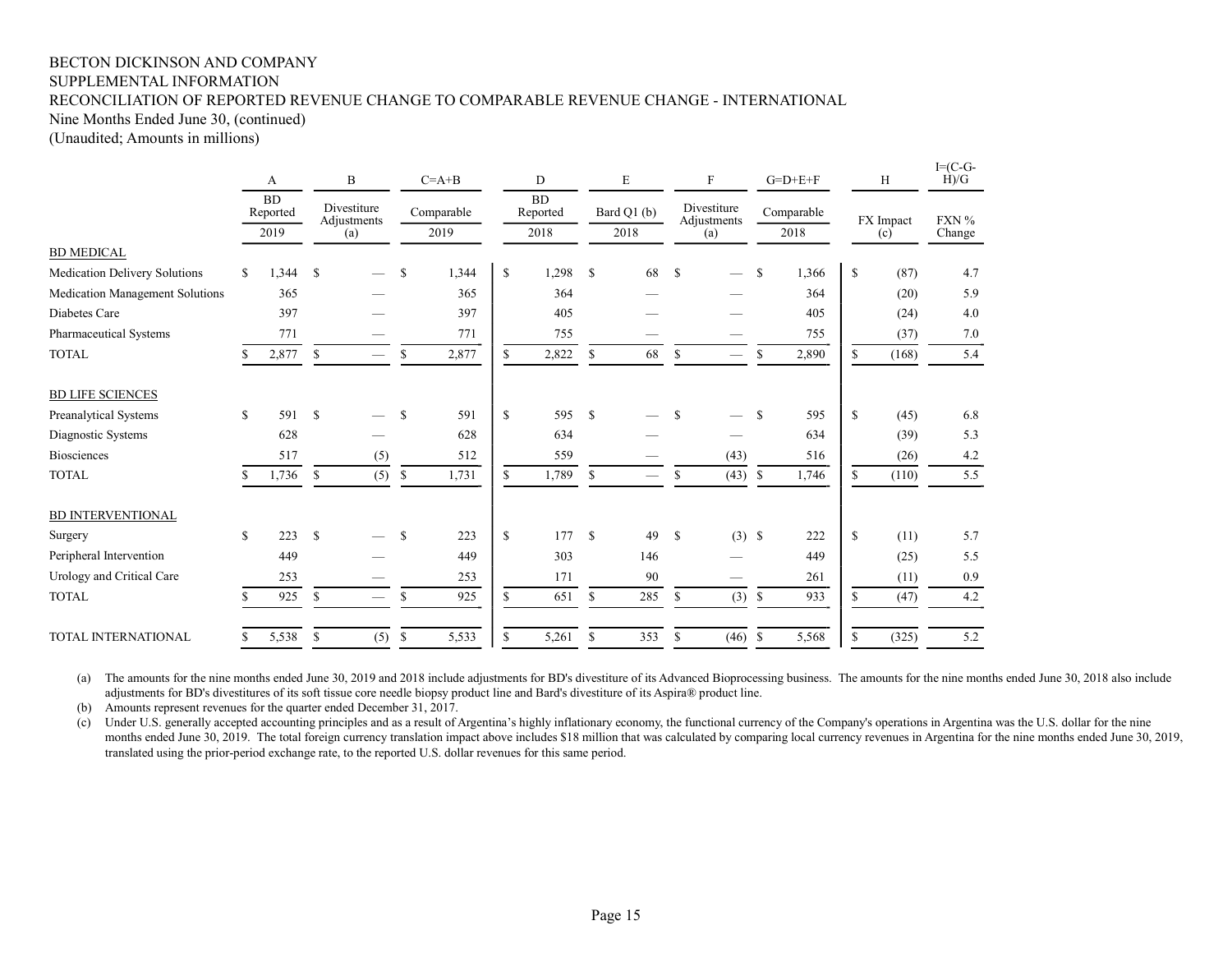### BECTON DICKINSON AND COMPANY SUPPLEMENTAL INFORMATION RECONCILIATION OF REPORTED REVENUE CHANGE TO COMPARABLE REVENUE CHANGE - TOTAL

Nine Months Ended June 30, (continued)

(Unaudited; Amounts in millions)

|                                 |               | A                             |               | B                                       |               | $C=A+B$ |               | D      |              | E    |               | $\mathbf{F}$      |              | G                  |               | $H=D+E+F+$<br>G |    |                       | $J = (C-H -$<br>I/H |             |  |              |  |                          |  |            |           |  |       |
|---------------------------------|---------------|-------------------------------|---------------|-----------------------------------------|---------------|---------|---------------|--------|--------------|------|---------------|-------------------|--------------|--------------------|---------------|-----------------|----|-----------------------|---------------------|-------------|--|--------------|--|--------------------------|--|------------|-----------|--|-------|
|                                 |               | <b>BD</b><br>Reported<br>2019 |               |                                         |               |         |               |        |              |      |               |                   |              | Divestiture        |               | Comparable      |    | <b>BD</b><br>Reported |                     | Bard Q1 (b) |  | Intercompany |  | Divestiture<br>and Other |  | Comparable | FX Impact |  | FXN % |
|                                 |               |                               |               | Adjustments<br>(a)                      |               | 2019    |               | 2018   |              | 2018 |               | Adjustment<br>(c) |              | Adjustments<br>(a) |               | 2018            |    | (d)                   | Change              |             |  |              |  |                          |  |            |           |  |       |
| <b>BD MEDICAL</b>               |               |                               |               |                                         |               |         |               |        |              |      |               |                   |              |                    |               |                 |    |                       |                     |             |  |              |  |                          |  |            |           |  |       |
| Medication Delivery Solutions   | S             | 2,871                         | -S            |                                         | S             | 2,871   | <sup>\$</sup> | 2,677  | $\mathbb{S}$ | 213  | <sup>\$</sup> | $(3)$ \$          |              | (9)                | \$            | 2,878           | \$ | (87)                  | 2.8                 |             |  |              |  |                          |  |            |           |  |       |
| Medication Management Solutions |               | 1,896                         |               |                                         |               | 1,896   |               | 1,778  |              |      |               |                   |              |                    |               | 1,778           |    | (20)                  | $7.8\,$             |             |  |              |  |                          |  |            |           |  |       |
| Diabetes Care                   |               | 819                           |               |                                         |               | 819     |               | 820    |              |      |               |                   |              |                    |               | 820             |    | (24)                  | 2.8                 |             |  |              |  |                          |  |            |           |  |       |
| <b>Pharmaceutical Systems</b>   |               | 1,040                         |               |                                         |               | 1,040   |               | 994    |              |      |               |                   |              |                    |               | 994             |    | (37)                  | 8.3                 |             |  |              |  |                          |  |            |           |  |       |
| <b>TOTAL</b>                    |               | 6,626                         | <sup>\$</sup> | $\hspace{1.0cm} \overline{\phantom{0}}$ | \$            | 6,626   | S.            | 6,270  | \$           | 213  | <sup>\$</sup> | (3)               | \$           | (9)                | $\mathbb{S}$  | 6,471           | \$ | (168)                 | 5.0                 |             |  |              |  |                          |  |            |           |  |       |
| <b>BD LIFE SCIENCES</b>         |               |                               |               |                                         |               |         |               |        |              |      |               |                   |              |                    |               |                 |    |                       |                     |             |  |              |  |                          |  |            |           |  |       |
| Preanalytical Systems           | S             | 1.165                         | - S           |                                         | S             | 1,165   | $\mathbf S$   | 1.160  | $\mathbb{S}$ |      | <sup>\$</sup> |                   | S            | (12)               | <sup>\$</sup> | 1,148           | S. | (45)                  | 5.4                 |             |  |              |  |                          |  |            |           |  |       |
| Diagnostic Systems              |               | 1,138                         |               |                                         |               | 1,138   |               | 1,152  |              |      |               |                   |              |                    |               | 1,152           |    | (39)                  | 2.2                 |             |  |              |  |                          |  |            |           |  |       |
| <b>Biosciences</b>              |               | 862                           |               | (9)                                     |               | 854     |               | 910    |              |      |               |                   |              | (77)               |               | 833             |    | (26)                  | 5.6                 |             |  |              |  |                          |  |            |           |  |       |
| <b>TOTAL</b>                    | S             | 3,166                         | <sup>\$</sup> | (9)                                     | <sup>\$</sup> | 3,157   | S             | 3,222  | \$           |      | S             |                   | S            | (89)               | S             | 3,133           | S  | (110)                 | 4.3                 |             |  |              |  |                          |  |            |           |  |       |
| <b>BD INTERVENTIONAL</b>        |               |                               |               |                                         |               |         |               |        |              |      |               |                   |              |                    |               |                 |    |                       |                     |             |  |              |  |                          |  |            |           |  |       |
| Surgery                         | <sup>\$</sup> | 1,042                         | -S            |                                         | S             | 1,042   | <sup>\$</sup> | 864    | $\mathbb{S}$ | 153  | <sup>\$</sup> |                   | \$           | $(18)$ \$          |               | 999             | \$ | (11)                  | 5.4                 |             |  |              |  |                          |  |            |           |  |       |
| Peripheral Intervention         |               | 1,029                         |               |                                         |               | 1,029   |               | 697    |              | 334  |               |                   |              |                    |               | 1,030           |    | (25)                  | 2.2                 |             |  |              |  |                          |  |            |           |  |       |
| Urology and Critical Care       |               | 843                           |               |                                         |               | 843     |               | 529    |              | 267  |               |                   |              |                    |               | 796             |    | (11)                  | 7.3                 |             |  |              |  |                          |  |            |           |  |       |
| <b>TOTAL</b>                    | S             | 2,914                         | $\mathbb{S}$  | $\overline{\phantom{0}}$                | S             | 2,914   | S.            | 2,089  | \$           | 755  | $\mathbb{S}$  |                   | \$           | (18)               | S             | 2,826           | S  | (47)                  | 4.8                 |             |  |              |  |                          |  |            |           |  |       |
| <b>TOTAL REVENUES</b>           |               | \$12,706                      | -S            | (9)                                     | \$            | 12,697  | \$            | 11,581 | S            | 968  | <sup>\$</sup> | (3)               | $\mathbb{S}$ | (115)              | <sup>\$</sup> | 12,430          | \$ | (325)                 | 4.8                 |             |  |              |  |                          |  |            |           |  |       |

(a) The amounts for the nine months ended June 30, 2019 and 2018 include adjustments for BD's divestiture of its Advanced Bioprocessing business. The amounts for the nine months ended June 30, 2018 also include adjustments for BD's divestitures of its soft tissue core needle biopsy product line and Bard's divestiture of its Aspira® product line. Additionally, Medication Delivery Solutions and Preanalytical Systems results for the nine months ended June 30, 2019 included a total of \$21 million in cumulative customer rebate and incentive fees relating to fiscal year 2018. Accordingly, to ensure comparability of revenue growth, the results for the nine months ended June 30, 2018 have been adjusted to reflect these cumulative fees. The Company records rebate and customer incentive fees as a reduction to revenue.

(b) Amounts represent revenues for the quarter ended December 31, 2017. BD reported a Gore royalty amount, which was previously reported as revenues by Bard, as non-operating income in the current-year period.

(c) Represents the elimination of revenues from the Medication Delivery Solutions unit which BD previously recognized from Bard as third-party revenues and that would be treated as intercompany revenues in the current-year period.

(d) Under U.S. generally accepted accounting principles and as a result of Argentina's highly inflationary economy, the functional currency of the Company's operations in Argentina was the U.S. dollar for the nine months ended June 30, 2019. The total foreign currency translation impact above includes \$18 million that was calculated by comparing local currency revenues in Argentina for the nine months ended June 30, 2019, translated using the prior-period exchange rate, to the reported U.S. dollar revenues for this same period.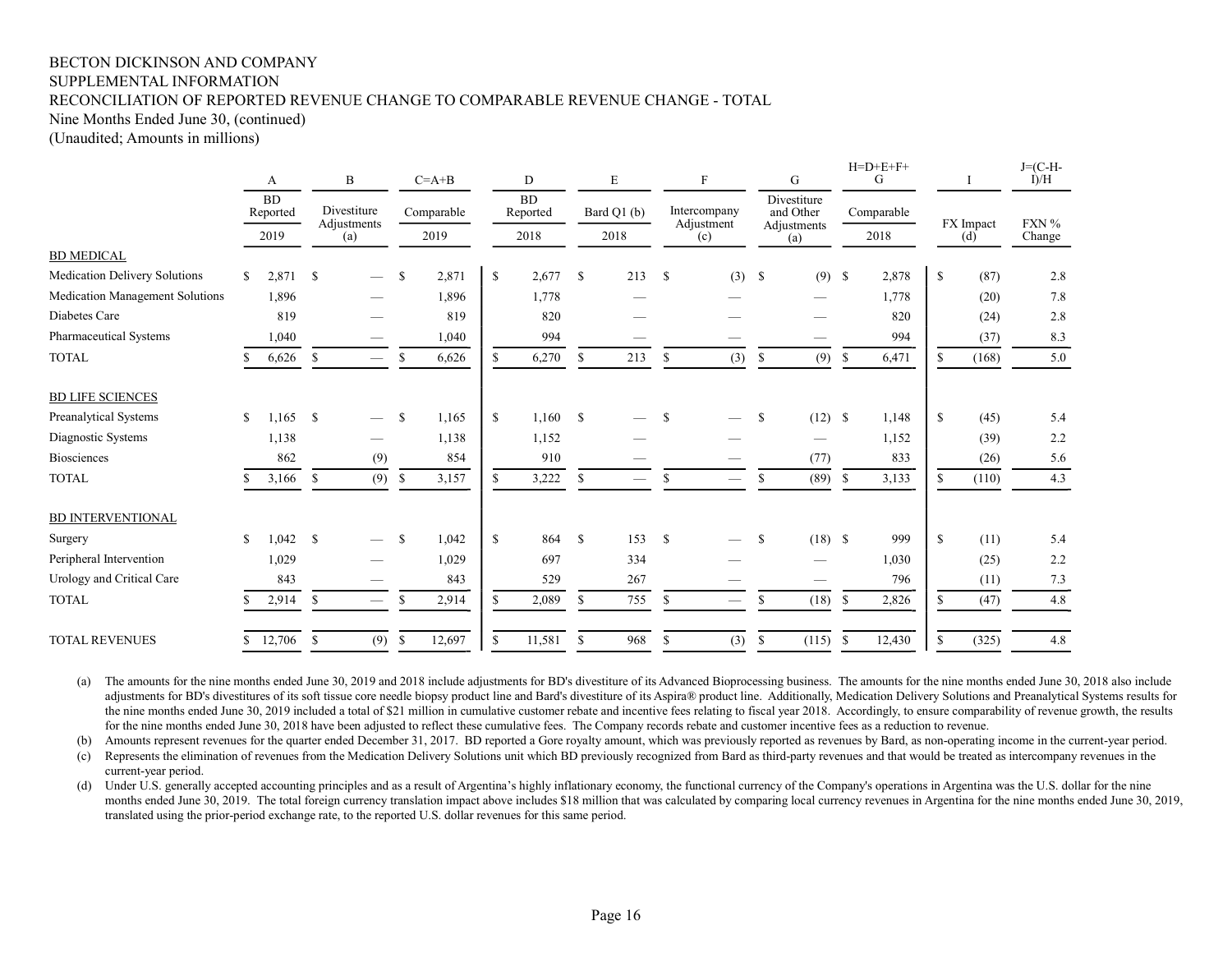#### BECTON DICKINSON AND COMPANY SUPPLEMENTAL INFORMATION RECONCILIATION OF REPORTED DILUTED EPS TO ADJUSTED DILUTED EPS (Unaudited)

|                                                                                                                                  | Three Months Ended June 30, |           |           |                                    |                                          |            |                                            |  |  |
|----------------------------------------------------------------------------------------------------------------------------------|-----------------------------|-----------|-----------|------------------------------------|------------------------------------------|------------|--------------------------------------------|--|--|
|                                                                                                                                  | 2019                        | 2018      | Growth    | Foreign<br>Currency<br>Translation | Foreign<br>Currency<br>Neutral<br>Growth | Growth %   | Foreign<br>Currency<br>Neutral<br>Growth % |  |  |
| Reported Diluted Earnings per Share                                                                                              | 1.51                        | 2.03<br>S | \$ (0.52) | (0.25)                             | (0.27)<br>S.                             | $(25.6)\%$ | $(13.3)\%$                                 |  |  |
| Purchase accounting adjustments (\$378 million and \$433 million pre-tax, respectively) (1)                                      | 1.38                        | 1.58      |           | (0.01)                             |                                          |            |                                            |  |  |
| Restructuring costs (\$27 million and \$33 million pre-tax, respectively) $(2)$                                                  | 0.10                        | 0.12      |           |                                    |                                          |            |                                            |  |  |
| Integration costs (\$63 million and \$103 million pre-tax, respectively) <sup>(2)</sup>                                          | 0.23                        | 0.37      |           |                                    |                                          |            |                                            |  |  |
| Impacts of debt extinguishment (\$52 million and \$3 million pre-tax, respectively) <sup>(3)</sup>                               | 0.19                        | 0.01      |           |                                    |                                          |            |                                            |  |  |
| Net impact of gain on sale of investment and asset impairments (\$30 million and \$(214)<br>million pre-tax, respectively) $(4)$ | 0.11                        | (0.78)    |           |                                    |                                          |            |                                            |  |  |
| European regulatory initiative-related costs $(\$14 \text{ million pre-tax})^{(\text{5})}$                                       | 0.05                        | __        |           |                                    |                                          |            |                                            |  |  |
| Hurricane-related (insurance proceeds) recovery costs $(\$(10)$ million and \\$3 million pre-<br>tax, respectively)              | (0.04)                      | 0.01      |           |                                    |                                          |            |                                            |  |  |
| Transaction costs $(\$11$ million pre-tax) (2)                                                                                   |                             | 0.04      |           |                                    |                                          |            |                                            |  |  |
| Income tax benefit of special items and impact of tax reform (\$120 million and \$130)<br>million, respectively)                 | (0.44)                      | (0.48)    |           |                                    |                                          |            |                                            |  |  |
| Adjusted Diluted Earnings per Share                                                                                              | 3.08                        | 2.91      | 0.17      | (0.26)                             | 0.43<br><sup>S</sup>                     | 5.8 %      | 14.8 $%$                                   |  |  |

(1) Includes adjustments related to the purchase accounting for acquisitions impacting identified intangible assets and valuation of fixed assets and debt. The amount in 2018 also included a fair value step-up adjustment of \$56 million recorded relative to Bard's inventory on the acquisition date.

- (2) Represents restructuring, integration and transaction costs associated with acquisitions.
- (3) Represents the impacts recognized upon the extinguishment of certain long-term senior notes.

(4) The amount in 2019 represented a charge recorded to write down the carrying value of certain intangible assets in the Surgery unit. The amount in 2018 included the net amount recognized in the period related to BD's sale of its non-controlling interest in Vyaire Medical, partially offset by \$81 million of charges recorded to write down the carrying value of certain intangible and other assets in the Biosciences unit.

(5) Represents initial costs required to develop processes and systems to comply with emerging regulations such as the European Union Medical Device Regulation ("EUMDR") and General Data Protection Regulation ("GDPR").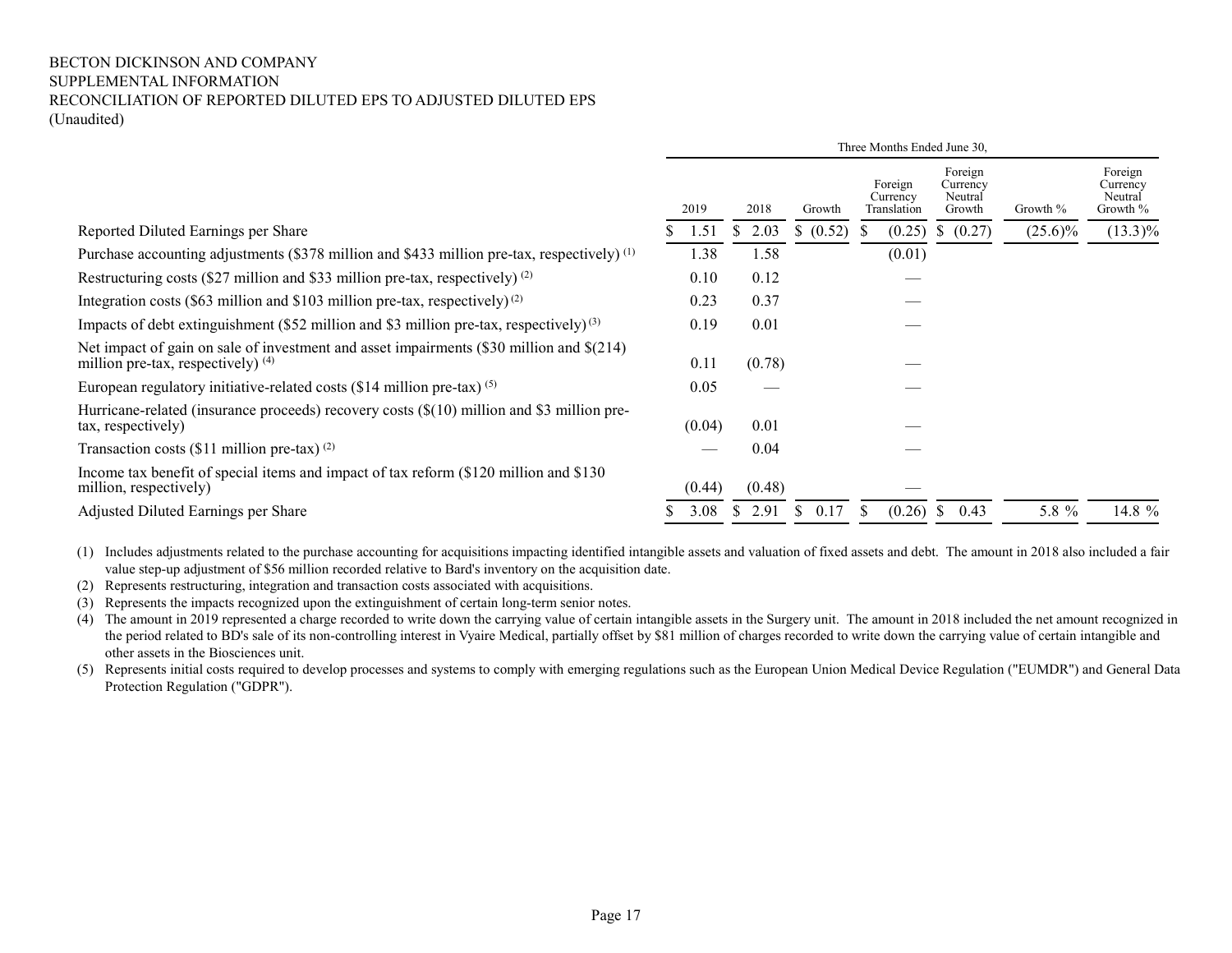#### BECTON DICKINSON AND COMPANY SUPPLEMENTAL INFORMATION RECONCILIATION OF REPORTED DILUTED EPS TO ADJUSTED DILUTED EPS (Unaudited)

|                                                                                                                                  | Nine Months Ended June 30, |        |        |                                    |                                          |          |                                            |  |  |  |
|----------------------------------------------------------------------------------------------------------------------------------|----------------------------|--------|--------|------------------------------------|------------------------------------------|----------|--------------------------------------------|--|--|--|
|                                                                                                                                  | 2019                       | 2018   | Growth | Foreign<br>Currency<br>Translation | Foreign<br>Currency<br>Neutral<br>Growth | Growth % | Foreign<br>Currency<br>Neutral<br>Growth % |  |  |  |
| Reported Diluted Earnings per Share                                                                                              | 3.49                       | 1.27   | \$2.22 | (0.64)                             | 2.86                                     | 174.8%   | 225.2%                                     |  |  |  |
| Purchase accounting adjustments (\$1.135 billion and \$1.358 billion pre-tax, respectively) <sup>(1)</sup>                       | 4.14                       | 5.21   |        | (0.01)                             |                                          |          |                                            |  |  |  |
| Restructuring costs (\$99 million and \$288 million pre-tax, respectively) $(2)$                                                 | 0.36                       | 1.10   |        |                                    |                                          |          |                                            |  |  |  |
| Integration costs (\$206 million and \$255 million pre-tax, respectively) $(2)$                                                  | 0.75                       | 0.98   |        |                                    |                                          |          |                                            |  |  |  |
| Transaction gain/loss and product-related matters $(\$61$ million pre-tax) $(3)$                                                 | 0.22                       |        |        |                                    |                                          |          |                                            |  |  |  |
| Impacts of debt extinguishment (\$53 million and \$16 million pre-tax, respectively) <sup>(4)</sup>                              | 0.19                       | 0.06   |        |                                    |                                          |          |                                            |  |  |  |
| Net impact of gain on sale of investment and asset impairments (\$30 million and \$(214) million<br>pre-tax, respectively) $(5)$ | 0.11                       | (0.82) |        |                                    |                                          |          |                                            |  |  |  |
| European regulatory initiative-related costs $(\$29$ million pre-tax) $^{(6)}$                                                   | 0.11                       |        |        |                                    |                                          |          |                                            |  |  |  |
| Hurricane-related (insurance proceeds) recovery costs (\$(10) million and \$15 million pre-tax,<br>respectively)                 | (0.04)                     | 0.06   |        |                                    |                                          |          |                                            |  |  |  |
| Transaction costs (\$1 million and \$61 million pre-tax, respectively) $(2)$                                                     |                            | 0.23   |        |                                    |                                          |          |                                            |  |  |  |
| Financing impacts (\$49 million pre-tax) $(7)$                                                                                   |                            | 0.19   |        |                                    |                                          |          |                                            |  |  |  |
| Dilutive Impact <sup>(8)</sup>                                                                                                   |                            | 0.31   |        |                                    |                                          |          |                                            |  |  |  |
| Income tax benefit of special items and impact of tax reform (\$263 million and \$133 million,<br>respectively) $(9)$            | (0.96)                     | (0.51) |        |                                    |                                          |          |                                            |  |  |  |
| Adjusted Diluted Earnings per Share                                                                                              | 8.37                       | 8.08   | \$0.29 | (0.65)<br><sup>S</sup>             | 0.94<br>S.                               | 3.6%     | 11.6%                                      |  |  |  |

(1) Includes adjustments related to the purchase accounting for acquisitions impacting identified intangible assets and valuation of fixed assets and debt. The amount in 2018 also included a fair value step-up adjustment of \$478 million recorded relative to Bard's inventory on the acquisition date.

(2) Represents restructuring, integration and transaction costs associated with acquisitions.

(3) Includes amounts recorded to *Other operating expense, net* to record product liability reserves of \$331 million and the estimated cumulative costs of a product recall of \$65 million. Also includes the pre-tax gain of \$336 million recognized in Other operating expense, net related to BD's sale of its Advanced Bioprocessing business.

(4) Represents the impacts recognized upon the extinguishment of certain long-term senior notes.

(5) The amount in 2019 represented a charge recorded to write down the carrying value of certain intangible assets in the Surgery unit. The amount in 2018 included the net amount recognized in the period related to BD's sale of its non-controlling interest in Vyaire Medical, partially offset by \$81 million of charges recorded to write down the carrying value of certain intangible and other assets in the Biosciences unit.

(6) Represents initial costs required to develop processes and systems to comply with emerging regulations such as the EUMDR and GDPR.

(7) Represents financing impacts associated with the Bard acquisition.

(8) Represents the dilutive impact of BD shares issued in May 2017, in anticipation of the Bard acquisition and BD shares issued as consideration transferred to acquire Bard. The adjusted diluted average shares outstanding (in thousands) was 255,697.

(9) The amounts for the nine months ended June 30, 2019 and 2018 included additional tax (benefit) expense, net, of \$(54) million and \$275 million, respectively, relating to new U.S. tax legislation.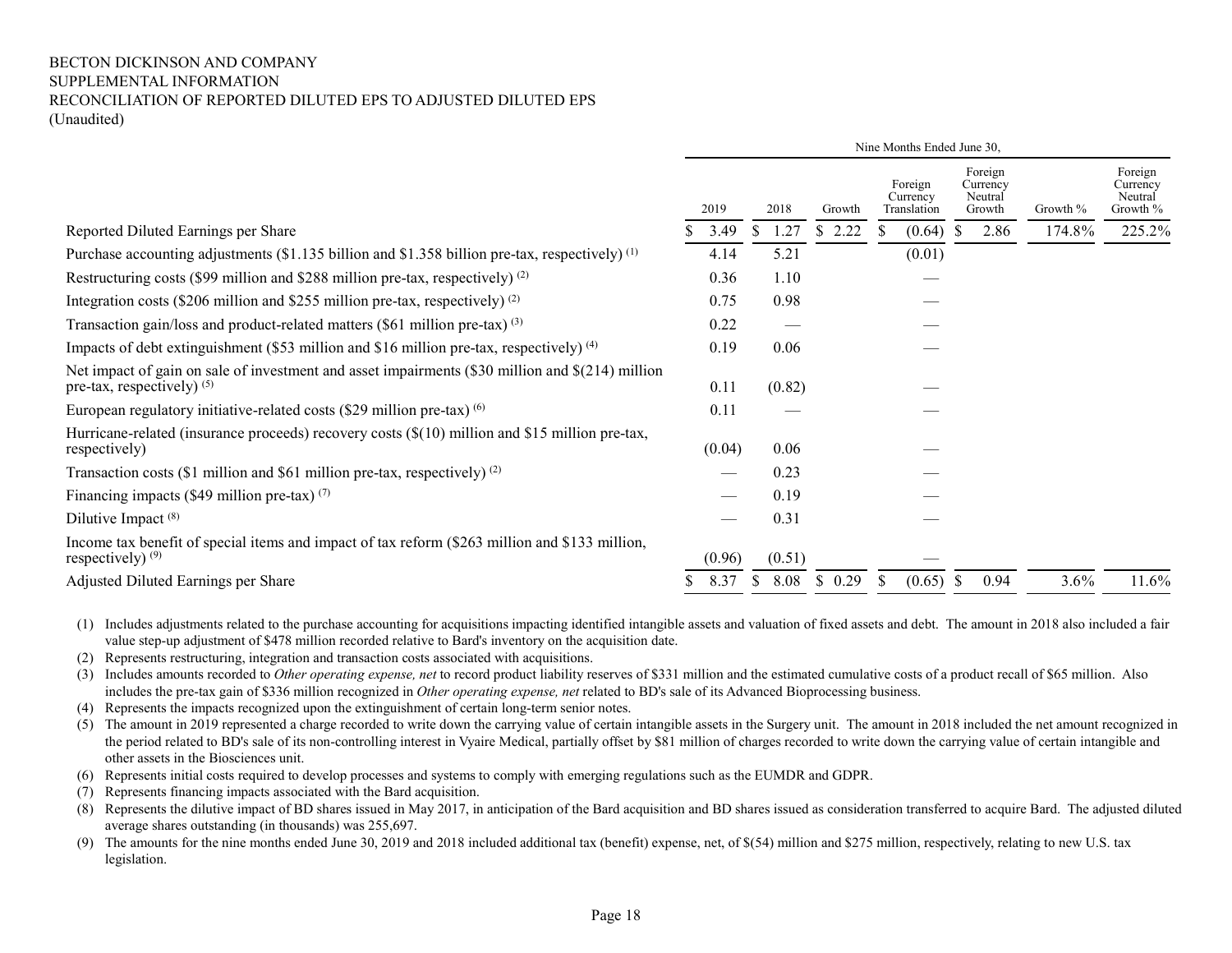### BECTON DICKINSON AND COMPANY SUPPLEMENTAL INFORMATION FY 2019 OUTLOOK RECONCILIATION

|                                  | <b>FY2018</b> |                             | FY2019 Outlook             |              |                |  |  |  |  |
|----------------------------------|---------------|-----------------------------|----------------------------|--------------|----------------|--|--|--|--|
|                                  |               | Revenues                    | % Change                   | FX Impact    | % Change FXN   |  |  |  |  |
| <b>BDX</b> Revenue               |               | 15,983                      | 8.0% to 9.0%               | $\sim 2.5\%$ | 10.5% to 11.5% |  |  |  |  |
| <b>Comparable Revenue Growth</b> |               |                             |                            |              |                |  |  |  |  |
|                                  |               | <b>BD</b> Including<br>Bard |                            |              |                |  |  |  |  |
|                                  |               | <b>FY2018</b>               | FY2019 Outlook             |              |                |  |  |  |  |
|                                  |               | Revenues                    | % Change FXN<br>Comparable |              |                |  |  |  |  |
| <b>BDX As Reported Revenue</b>   | \$            | 15,983                      |                            |              |                |  |  |  |  |
| Bard Q1                          |               | 968                         |                            |              |                |  |  |  |  |
| Intercompany Adjustment          |               | (3)                         |                            |              |                |  |  |  |  |
| Rebate Adjustment                |               | (21)                        |                            |              |                |  |  |  |  |
| Divestiture Adjustment (1)(2)    |               | (124)                       |                            |              |                |  |  |  |  |
| BDX NewCo Comparable Revenue     | \$            | 16,803                      | 5.0% to $6.0\%$            |              |                |  |  |  |  |

FXN - Foreign Currency Neutral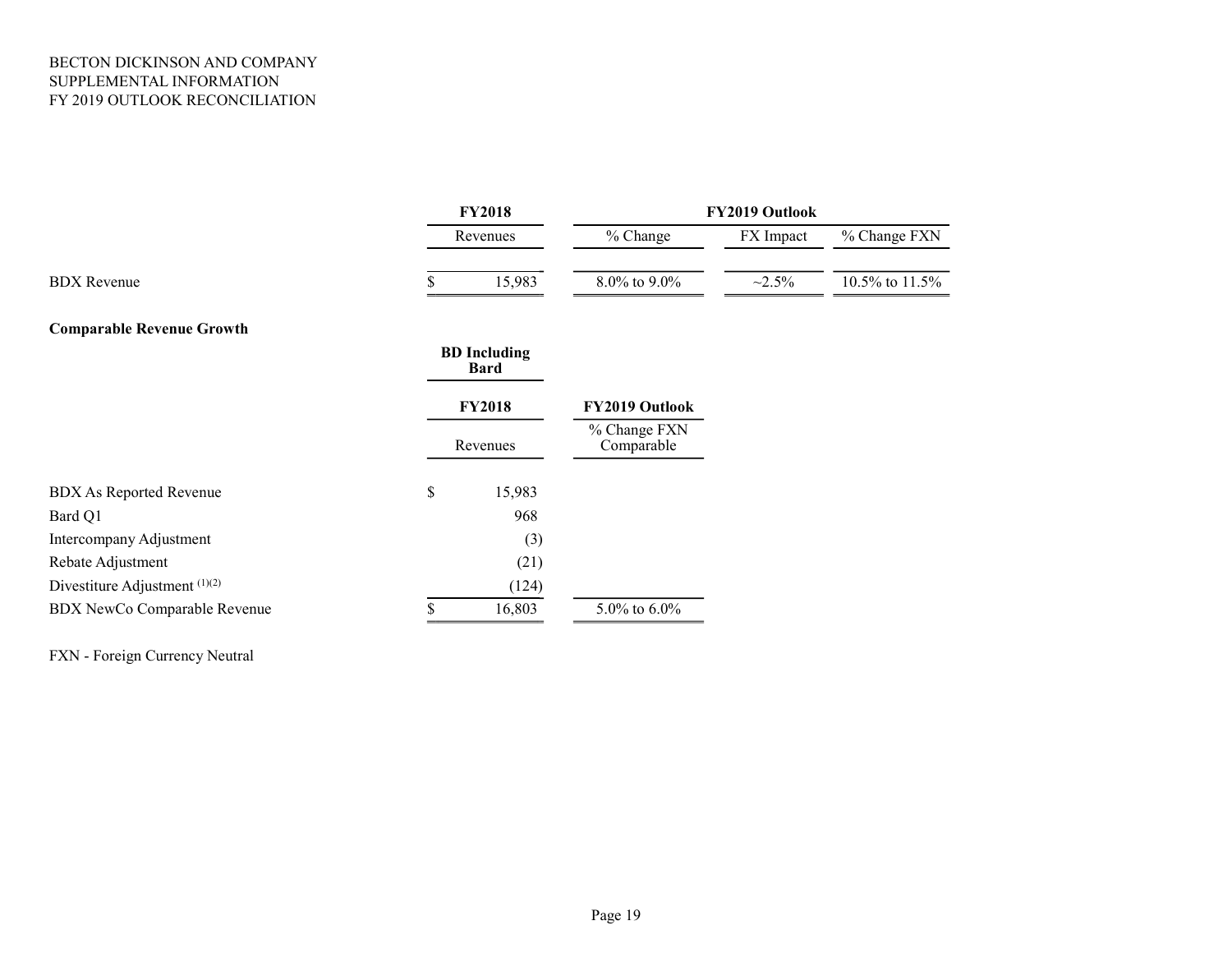#### BECTON DICKINSON AND COMPANY SUPPLEMENTAL INFORMATION FY 2019 OUTLOOK RECONCILIATION (continued)

|                                             | <b>FY2018</b> |                            | FY2019 Outlook  |  |  |
|---------------------------------------------|---------------|----------------------------|-----------------|--|--|
|                                             | Revenues      | % Change FXN<br>Comparable |                 |  |  |
| <b>BD</b> Medical As Reported Revenue       | \$            | 8,616                      |                 |  |  |
| Bard Q1                                     |               | 213                        |                 |  |  |
| Intercompany Adjustment                     |               | (3)                        |                 |  |  |
| Rebate Adjustment                           |               | (9)                        |                 |  |  |
| <b>BD</b> Medical Comparable Revenue        |               | 8,817                      | 5.0% to $6.0\%$ |  |  |
| BD Life Sciences As Reported Revenue        | \$            | 4,330                      |                 |  |  |
| Rebate Adjustment                           |               | (12)                       |                 |  |  |
| Divestiture Adjustment <sup>(1)</sup>       |               | (106)                      |                 |  |  |
| BD Life Sciences Comparable Revenue         |               | 4,212                      | 4.0% to $5.0\%$ |  |  |
| BD Interventional as Reported Revenue       | \$            | 3,037                      |                 |  |  |
| Bard Q1                                     |               | 755                        |                 |  |  |
| Divestiture Adjustment <sup>(2)</sup>       |               | (18)                       |                 |  |  |
| <b>BD</b> Interventional Comparable Revenue |               | 3,774                      | 4.5% to 5.5%    |  |  |
|                                             |               |                            |                 |  |  |

FXN - Foreign Currency Neutral

(1) Excludes the impact from the divestiture of BD's Advanced Bioprocessing business.

(2) Excludes the impact from the divestitures of BD's soft tissue core needle biopsy product line and Bard's Aspira product line of tunneled home drainage catheters and accessories.